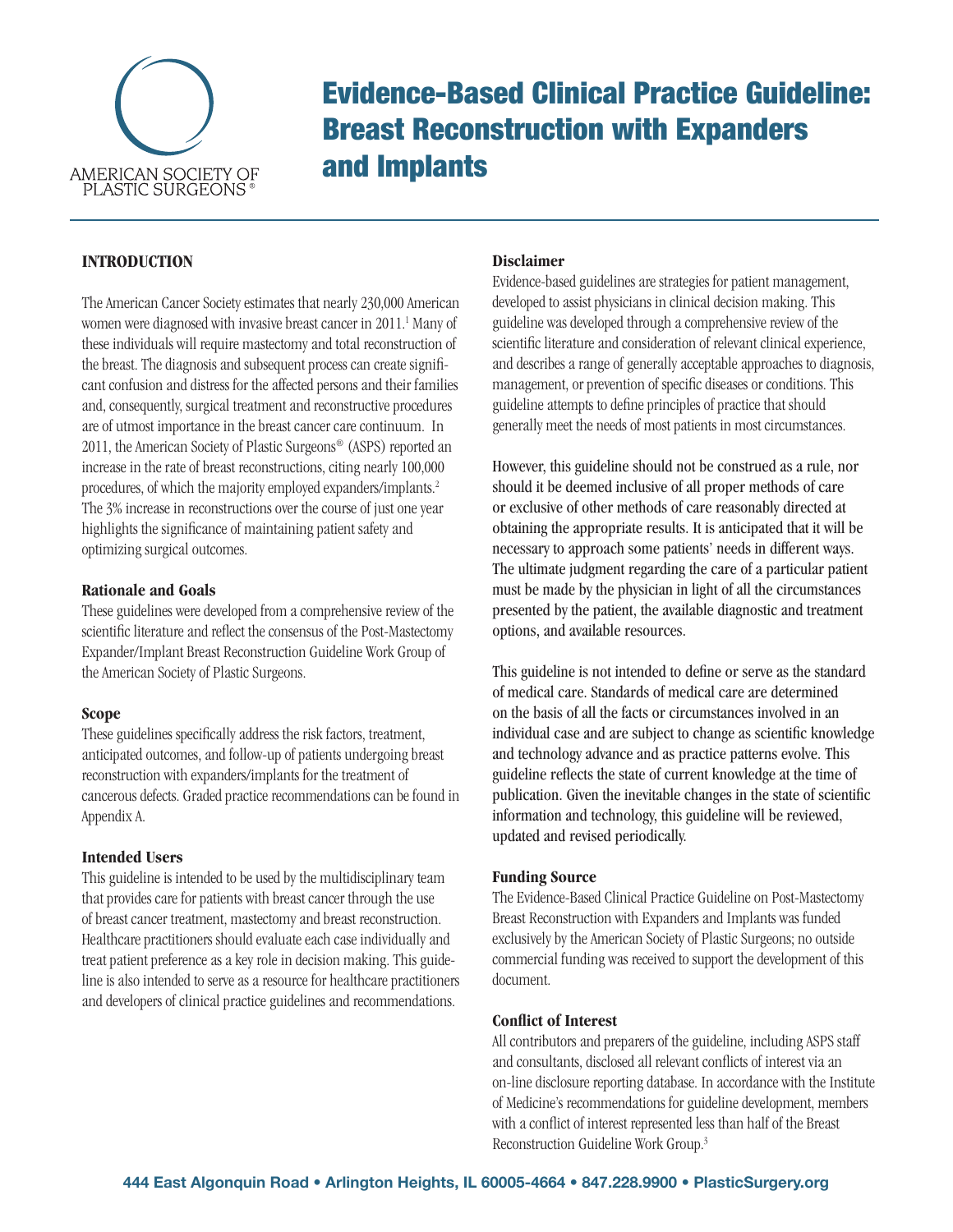Loree Kalliainen, MD, Work Group Advisor, has no relevant disclosures; Amy Alderman, MD, Work Group Chair, has no relevant disclosures; Amy Ahuja, MPH, has no relevant disclosures; Bob Basu, MD, has a Research Support Recipient and Consultant relationship with LifeCell Corporation/KCI; Phillip Blondeel, MD, has no relevant disclosures; Robert Buchanan, MD, has no relevant disclosures; Hiram Cody, III, MD, has no relevant disclosures; Diana Frame, MPH, has no relevant disclosures; Nolan Karp, MD, has a Research Support Recipient relationship with Allergan; Carol Lee, MD, has no relevant disclosures; Valerie Lemaine, MD, has a Grant Recipient relationship with Allergan; Raman Mahabir, MD, has no relevant disclosures; Galen Perdikis, MD, has no relevant disclosures; Neal Reisman, MD, JD, has Consultant Relationships with Allergan and LifeCell Corporation/KCI; Karie Rosolowski, MPH, has no relevant disclosures; Kathryn Ruddy, MD, MPH, has no relevant disclosures; Mark Schusterman, MD, has no relevant disclosures; DeLaine Schmitz, RN, MSHL, has no relevant disclosures; Jaime Schwartz, MD, has no relevant disclosures; Jennifer Swanson, BS, M.Ed., has no relevant disclosures.

## **METHODOLOGY**

## **Work Group Selection Process**

ASPS Members were invited to apply to the Work Group via society email and fax communication. All applicants were also required to submit an online conflict of interest disclosure form for membership consideration. Members of the Health Policy Committee reviewed and selected work group members to ensure a diverse representation of United States regions, practice type (large multispecialty group practice, small group practice, solo practice, and academic practice), and clinical, research, and evidence-based medicine experiences and expertise. Three stakeholder organizations, including the American Society of Breast Surgeons, American College of Radiology, and American Society of Clinical Oncology, were also invited to participate in the guideline development process by nominating one member from their respective organizations to serve on the work group.

## **Clinical Question Development**

Work Group Members utilized the Nominal Group Technique to reach consensus on the clinical questions to be addressed in the evidence-based guideline. The Nominal Group Technique is ideal for face-to-face meetings and is designed to encourage equal participation in Work Group discussions and project contributions. The Work Group completed five rounds of the consensus process. Before the Introductory Meeting, all Work Group Members submitted ninety-seven potential clinical questions, which were compiled and dispersed at the Introductory Meeting for consideration and discussion.

The clinical questions were ranked according to the following criteria to assess for potential impact: 1) relevance to guideline scope; 2) addresses a gap in care; 3) can be developed into an actionable recommendation; 4) can be developed into an implementable recommendation; 5) is controversial or of significant interest; 6) is important to public health. The Work Group agreed on the

following clinical questions to address in this evidence-based guideline, including:

- 1. In patients undergoing surgical treatment for breast cancer, what is the optimal time to discuss breast reconstruction options?
- 2. In patients undergoing mastectomy for the treatment of breast cancer, what is the optimal time for implant-based reconstruction (i.e., immediate versus delayed) when radiation treatment is not required?
- 3. In patients undergoing mastectomy for the treatment of breast cancer, what is the optimal time for implant-based reconstruction (i.e., immediate versus delayed) when radiation treatment is required?
- 4. In patients undergoing breast reconstruction following mastectomy, what are the risk factors when undergoing immediate implant-based reconstruction?
- 5. In patients requiring radiation therapy and undergoing immediate breast reconstruction after mastectomy, when is the optimal time for radiation therapy?
- 6. In patients undergoing implant-based reconstruction after mastectomy, what is the optimal duration of antibiotic prophylaxis for prevention of postoperative infections?
- 7. In patients undergoing mastectomy and implant-based breast reconstruction, what are the outcomes associated with utilizing acellular dermal matrix during reconstruction?
- 8. In patients undergoing mastectomy and implant-based breast reconstruction, what are the screening recommendations to monitor for cancer recurrence?
- 9. In patients undergoing breast reconstruction following mastectomy, what are the oncologic outcomes associated with undergoing immediate implant-based reconstruction?

The systematic review process yielded relevant evidence for six questions. The questions on radiation therapy were combined based on available evidence. Additionally, three clinical questions were addressed through supplemental research and cumulative work group clinical expertise.

# **Literature Search and Admission of Evidence**

Published studies were sought by using electronic and manual search strategies. The primary search, executed from December 2011 to February 2012, was conducted in PubMed with the following keywords, MEDLINE Medical Subject Headings (indicated as [MeSH]), publication types (indicated as [ptyp]), Boolean operators, and limits:

- 1. (Mammaplasty[MeSH] AND reconstruction) OR "breast reconstruction"
- 2. Case reports[ptyp] OR Editorial[ptyp] OR Comment[ptyp] OR Letter[ptyp] OR News[ptyp] OR Newspaper article[ptyp] OR In Vitro[ptyp] OR Legal Cases[ptyp] OR Legislation[ptyp]
- 3. #1 NOT #2; Limits: English, Humans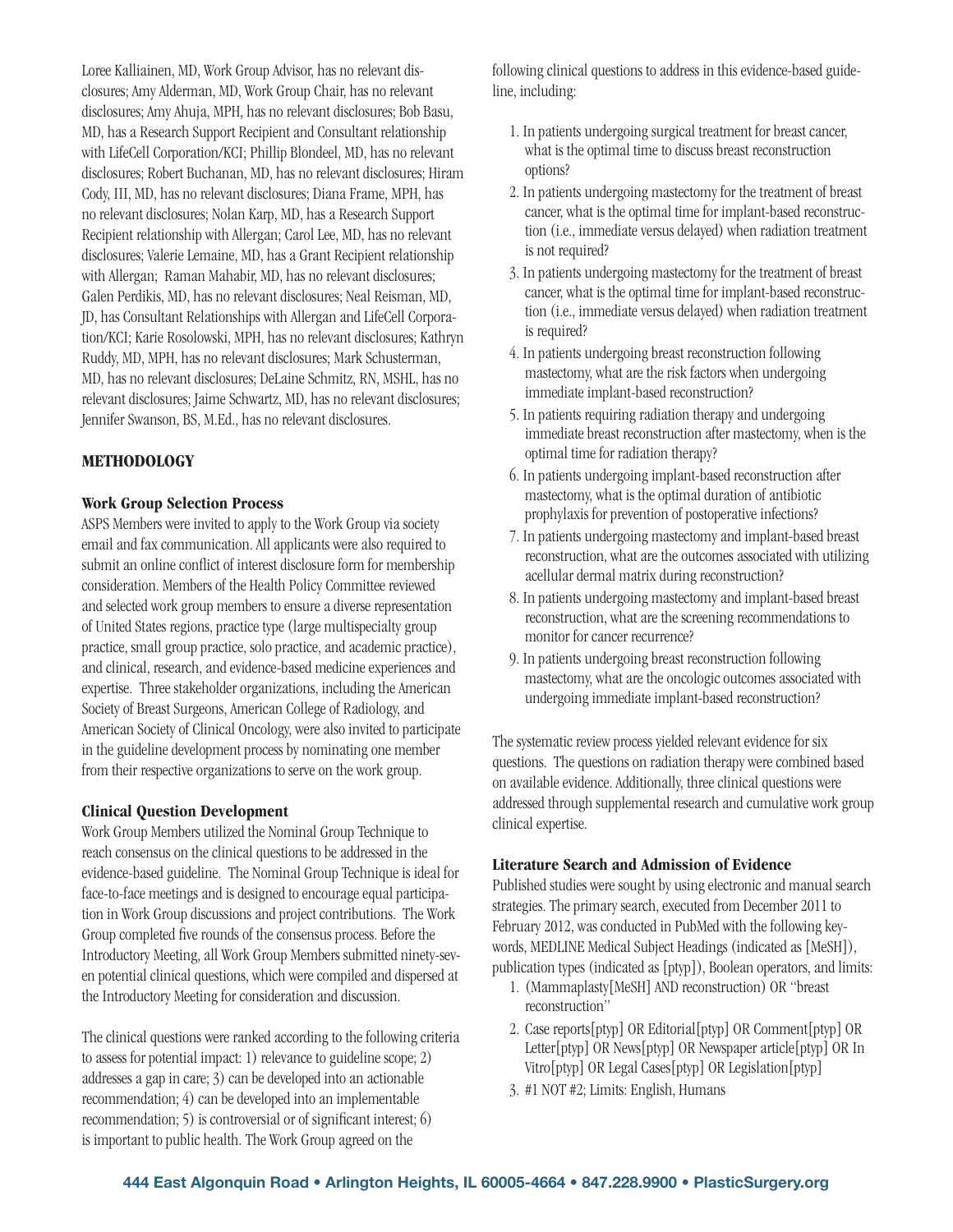Recent studies that may not have been indexed (e.g. publishersupplied and pre-MEDLINE citations) were sought using a keyword search strategy similar to item 1 above, without MeSH terms or limits on publication type, up through the search cut-off date of December 31, 2011. Supplemental electronic searches were performed in the Cumulative Index to Nursing and Allied Health Literature (CINAHL) and the Cochrane Library. In addition, a manual review of reference lists from the previous two years and studies accepted per the conditions designated for the literature search, supplemented the electronic searches.

Study selection for each clinical question was accomplished through two levels of study screening. Level I screening was performed by a single reviewer and involved a review of the titles and abstracts downloaded from the literature search noted above. At Level II screening, the full article was obtained, and the study was reviewed for fit with inclusion and exclusion criteria as outlined in Appendix B. The reason for exclusion (e.g. no outcomes of interest) was noted for all articles reviewed at Level II that were ultimately found ineligible for inclusion in the guideline. Work Group Members reviewed the list of excluded articles and the reasons for exclusion to determine whether articles should be excluded or reconsidered for inclusion.

Articles were selected for inclusion if they were relevant to clinical questions about risk factors, treatment options, and postoperative complications and if they were deemed high or moderate quality per the critical appraisal process, which is described below. The literature search identified a total of 2,749 articles that were subject to Level I screening, for a total of 295 remaining articles. After Level II screening and critical appraisal, the results were narrowed to 178 articles, of which ultimately 62 studies were deemed relevant and of high to moderate quality. These studies were used to develop practice recommendations. Additional references were included if considered

necessary for discussion; however, these references were not critically appraised and are clearly documented in the guideline text. Details of literature search terms and search results are provided in Appendix B.

## **Critical Appraisal of the Literature**

The ASPS evidence-based process includes a rigorous critical appraisal process. Each study is appraised by at least two reviewers. If a discrepancy exists between the reviewers, the literature is appraised by a third reviewer, and the level of evidence is determined by consensus. Studies are appraised and assigned levels of evidence according to the ASPS Evidence Rating Scales for therapy, risk, and diagnosis, which can be can be found in Appendix C. Checklists appropriate for the clinical question (therapy, prognosis/risk, or diagnosis) and study design (randomized controlled trial, cohort/comparative, casecontrol, etc) are employed. The checklists used by ASPS are similar to commonly used appraisal tools, (e.g., checklists developed by the Critical Appraisal Skills Programme (CASP) and the Centre for Evidence Based Medicine (CEBM)). Evidence ratings are not assigned to studies with inadequately described methods and/or worrisome biases.

## **Development of Clinical Practice Recommendations**

Recommendations were developed through a consensus process. After a thorough review of the evidence, Guideline Work Group Members jointly drafted statements for each recommendation during conference call meetings and online discussions. After each meeting, members had an opportunity to individually comment and revise the draft recommendations via an email discussion. Guideline Work Group Members participated in several rounds of revisions until unanimous consensus was achieved on each recommendation statement. Each recommendation in this guideline is accompanied by a grade indicating the strength of supporting evidence, taking into account the overall level of evidence and the judgment of the guideline developers. Grading is determined as follows:

| <b>Grade</b>  | <b>Descriptor</b>            | <b>Qualifying Evidence</b>                                                                   | <b>Implications for Practice</b>                                                                                                                                                                                                  |
|---------------|------------------------------|----------------------------------------------------------------------------------------------|-----------------------------------------------------------------------------------------------------------------------------------------------------------------------------------------------------------------------------------|
| A             | <b>Strong Recommendation</b> | Level I evidence or consistent<br>findings from multiple studies of<br>levels II, III, or IV | Clinicians should follow a strong recommendation unless a clear<br>and compelling rationale for an alternative approach is present.                                                                                               |
| B             | Recommendation               | Levels II, III, or IV evidence and<br>findings are generally consistent                      | Generally, clinicians should follow a recommendation but<br>should remain alert to new information and sensitive to patient<br>preferences.                                                                                       |
| $\mathcal{C}$ | Option                       | Levels II, III, or IV evidence, but<br>findings are inconsistent                             | Clinicians should be flexible in their decision-making regarding<br>appropriate practice, although they may set bounds on<br>alternatives; patient preference should have a substantial<br>influencing role.                      |
| $\mathbb{D}$  | Option                       | Level V: Little or no systematic<br>empirical evidence                                       | Clinicians should consider all options in their decision-making<br>and be alert to new published evidence that clarifies the balance<br>of benefit versus harm; patient preference should have a<br>substantial influencing role. |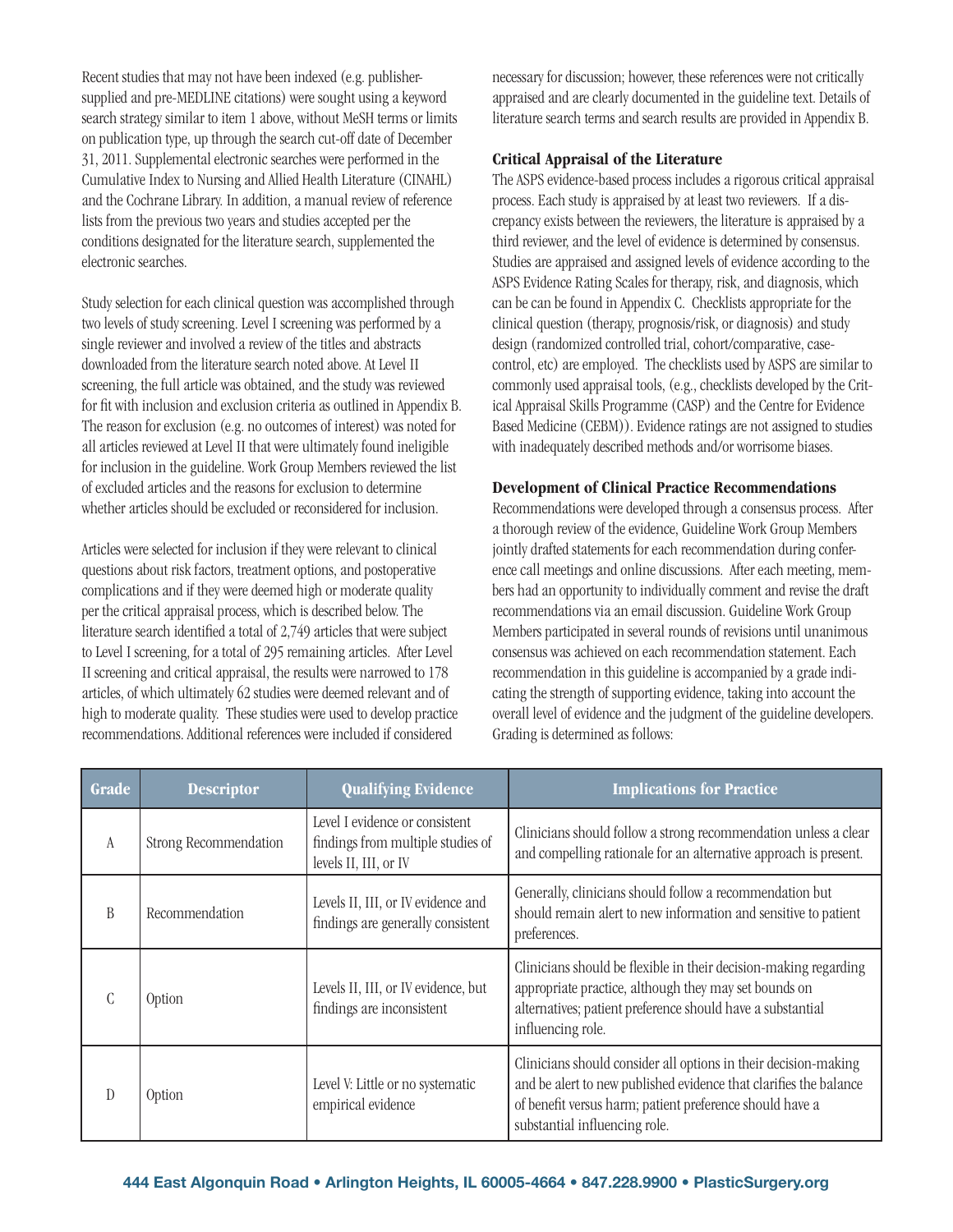#### **Peer Reviewer Process**

The American Society for Therapeutic Radiology and Oncology (ASTRO) and The National Accreditation Program for Breast Centers (NAPBC) were invited to peer review this guideline. In addition, a total of 30 physicians and surgeons were invited to peer review the guideline. Peer review was also performed by volunteers from the ASPS Healthy Policy, Patient Safety, Coding and Payment Policy, and Quality and Performance Measurement Committees. Peer reviewers were given two weeks to review this guideline using an abbreviated version of the Appraisal of Guidelines Research & Evaluation Instrument developed by the AGREE Collaboration.

## **Guideline Approval Process**

After the peer review process, the guideline draft was reviewed and modified by the Post-Mastectomy Expander/Implant Breast Reconstruction Guideline Work Group to address peer review comments. The final guideline was approved by the ASPS Executive Committee during its March 2013 meeting.

#### **Plan for Updating Guideline**

In accordance with the National Guideline Clearinghouse's inclusion criteria, this guideline will be updated within five years to reflect changes in scientific evidence, practice parameters, and treatment options.

## **BACKGROUND**

## **Definitions**

- Immediate breast reconstruction is defined as: A breast reconstruction procedure performed at the time of the mastectomy.
- Delayed breast reconstruction is defined as: A breast reconstruction procedure performed any time after the mastectomy.
- Acellular dermal matrix is defined as: A dermal graft used primarily to provide support and/or additional soft tissue coverage with expander/implant breast reconstruction.

#### **Diagnostic Criteria**

The patient usually presents to the plastic surgeon's office with a history of prior diagnosis and/or treatment for breast cancer. Patients who have had breast cancer may have had only a biopsy of the mass, a lumpectomy, or a simple mastectomy (alone or with axillary lymph node sampling or removal). Any of these surgical treatments may have been supplemented with radiation treatment to the breast and/or regional lymph nodes. Other cancer related treatments may include a modified radical mastectomy, chemotherapy and/or radiation, which may have an effect on the reconstructive site.

#### **Physical Examination**

Physical examination of the breast defect should include documentation of the size and configuration of the missing tissue. The presence of scarring and radiation changes and the condition of the pectoralis major muscle, nipple areola complex, and the contralateral breast should also be noted.

#### **RECOMMENDATIONS**

## **Considerations for Surgical Planning Patient Education**

The systematic literature search process did not retrieve any studies meeting inclusion criteria. Consequently, other widely accepted sources contributed to the creation of an expert clinical opinion for best practice.

While existing federal law through the 1998 Women's Health and Cancer Rights Act mandates insurance coverage for reconstructive surgery, there are limited additional mandated provisions that ensure women have the necessary information to be able to make an informed decision about their reconstructive options. In 2005, the American College of Surgeons created the National Accreditation Program for Breast Centers (NAPBC), which is a consortium of national and professional organizations that have developed standards for breast cancer care. Section 2.18 of the Standards for accreditation specifies that all appropriate patients undergoing mastectomy be offered a preoperative referral to a board certified reconstructive/plastic surgeon.<sup>4</sup> Despite this standard being applied at many breast centers throughout North America, disparities in access to reconstructive surgery remain.<sup>5-8</sup> Key national studies conducted at the University of Michigan and Dana Farber Cancer Institute have analyzed why many women did not receive reconstruction. They found that the two main limiting factors were the patient's ability to understand their options and breast surgeons' failures to refer their patients to a reconstructive surgeon.7, 9 In response, New York enacted a law known as the Information and Access to Breast Reconstruction Surgery Act, that went one step further to ensure that patients were made aware of their options and coverage for breast reconstruction. This law mandates that hospitals providing mastectomy or lumpectomy surgery must provide the patient written information on breast reconstruction prior to obtaining consent for oncologic surgery. The law also details the minimum amount of information that must be provided including: a description of the various reconstructive options and the advantages and disadvantages of each, information assuring the coverage by both public and private insurance plans, instructions on how a patient may access reconstructive care including the potential transfer of care to a facility that provides reconstructive care and any other information as may be required by the commissioner.<sup>10</sup> Following suit, New Mexico and California also enacted similar patient-communication measures. Additionally, in 2012, a bipartisan effort led to the introduction of the Breast Cancer Education Act in the US House of Representatives. The bill would require the Department of Health and Human Services to plan and implement an education campaign to inform mastectomy patients of breast reconstruction availability and coverage, and of prostheses and other replacement options.11 In the ideal situation, the patient would meet with both the oncology and reconstructive surgeon at the same time. Realistically, given time constraints and scheduling conflicts of both parties, as long as the above requirements are met, the patient will be able to make an informed decision.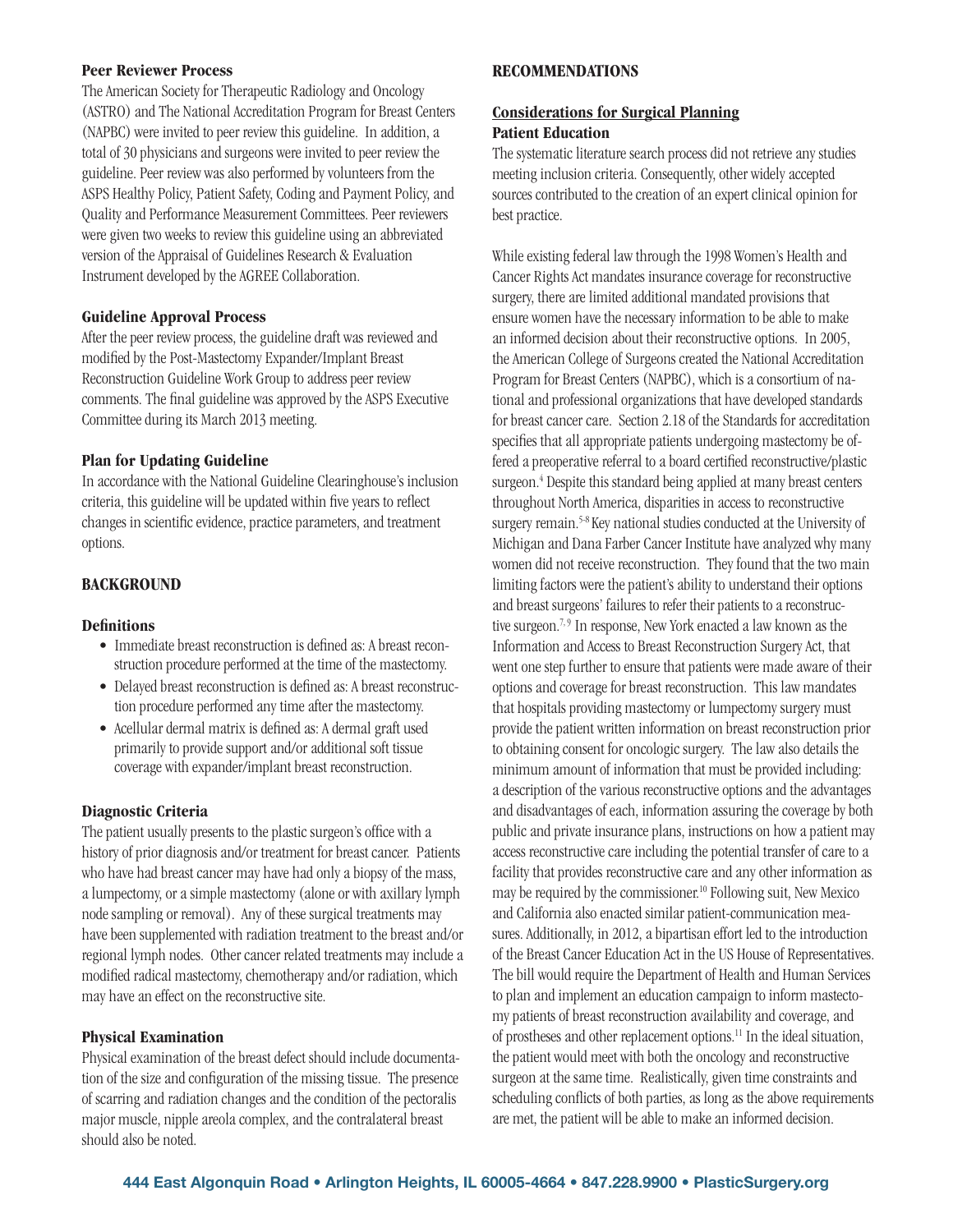**Recommendation:** Patients undergoing mastectomy should be offered a preoperative referral to a plastic surgeon. The adoption of this approach by practicing surgeons would benefit breast cancer patients nationwide and would result in enhanced patient education of reconstructive options.

**Recommendation Grade: D** 

## **Immediate versus Delayed Reconstruction**

The decision to start reconstruction at the time of the mastectomy should consider the psychosocial benefits to the patient of expediting the reconstructive process balanced by the potential increased surgical risk of starting reconstruction prior to the completion of adjuvant therapy. Beginning the reconstructive process at the time of the mastectomy has the advantage of preserving the skin envelope and shape, as well as maintaining the inframammary fold definition. Immediate reconstructions have the potential to help patients more quickly recover from the psychological impact of the breast amputation and can result in a smaller burden on patients' work or home life as fewer operations are required to reconstruct their breasts.

Commonly, the decision for immediate versus delayed reconstruction hinges on whether post-mastectomy radiation is indicated. Although studies comparing immediate versus delayed reconstruction and radiation therapy versus no radiation therapy have been published, randomized control trial data is not available. In one case series, logistic regression analysis identified timing of reconstruction to be an independent risk factor for postoperative complications, with a higher complication rate among those with immediate procedures.<sup>12</sup> Likewise, a retrospective cohort study found that patients who received immediate breast reconstruction were twice as likely to experience a postoperative complication compared with those who received delayed breast reconstruction (odds ratio 2.06 [95% CI 1.21-3.52]; p=0.008). In addition, patients who received immediate breast reconstruction were 5.2 times more likely to have a Baker Grade II, III, or IV capsular contracture compared to patients who received delayed breast reconstruction  $(p<0.001)$ . It is important to note that ten percent of the total sample size received radiation therapy either before or after breast reconstruction in this study.13

In contrast, a case series identified delayed reconstruction as a statistically significant independent predictor of infection  $(p<0.05)$ . When analyzed in the multivariate regression model, however, delayed reconstruction did not retain statistical significance.14 Several other studies found no statistically significant associations between the timing of reconstruction and total complications, reconstruction failure, and infection.<sup>15-17</sup>

The timing, and in particular, the staging process of implant-based reconstruction is rapidly evolving. The increased acceptance of nipple-sparing mastectomy has created an opportunity for patients to receive immediate, one-stage implant reconstruction. These

procedures may result in greater patient satisfaction due to the obvious benefits of fewer surgical procedures. However, high-level comparative studies are currently unavailable to assess clinical or patient-reported outcomes among patients undergoing these types of expedited reconstructive operations.

**Recommendation:** Evidence is varied and conflicting on the association between postoperative complications and the timing of post-mastectomy expander/implant breast reconstruction and is often confounded by the use of radiation. The inconsistent research findings and a lack of definitive evidence should alert physicians to evaluate each case individually.

**Level II, III, IV Evidence Recommendation Grade: C**

## **Risk Factors for Post-Operative Complications with Expander/Implants Smoking**

The current evidence indicates that smoking increases the risk of postoperative complications in patients undergoing immediate expander/ implant breast reconstruction. Among nine studies, six univariate and six multivariate analyses found nicotine use to be significantly correlated with increased postoperative complications. One study did not find nicotine use to be associated with postoperative infections, <sup>14</sup> and two studies did not find nicotine to be associated with overall complication rates.16, 18 However, all nine studies suggested that smoking has a profoundly negative impact on expander/implant postoperative outcomes.

Complications associated with nicotine use ranged from wound complications to implant loss. Overall complication rates were found to be 2.2 to 3.07 times higher among smokers than non-smokers.<sup>19-21</sup> Smokers were 2.9 times more likely than nonsmokers to develop wound necrosis  $(p=0.003)^{22}$  and 5.9 times more likely to experience reconstruction failure  $(p=0.001)$ .<sup>23</sup> One retrospective case series indicated that smokers were at a 3 times higher risk of implant loss compared to nonsmokers (odds ratio 3.02 [95% CI 1.61-5.57];  $p=0.001$ ,<sup>24</sup> but the same study noted that nicotine use was not found to be significantly associated with overall complications that included seroma, hematoma, skin problems and infection. However, it is important to note that the number of smokers in this study is unknown; thus the power of the study to address these associations is unclear. **Recommendation:** Smoking is associated with an increased risk of complications and an increased risk of reconstructive failure in patients undergoing post-mastectomy expander/implant breast reconstruction. Patients should be informed of the increased risks and advised on smoking cessation as means to decrease surgical

complications. Additionally, it should be recognized that the decision to proceed with surgery may preclude timely smoking cessation.

**Level II, III, IV Evidence Recommendation Grade: A**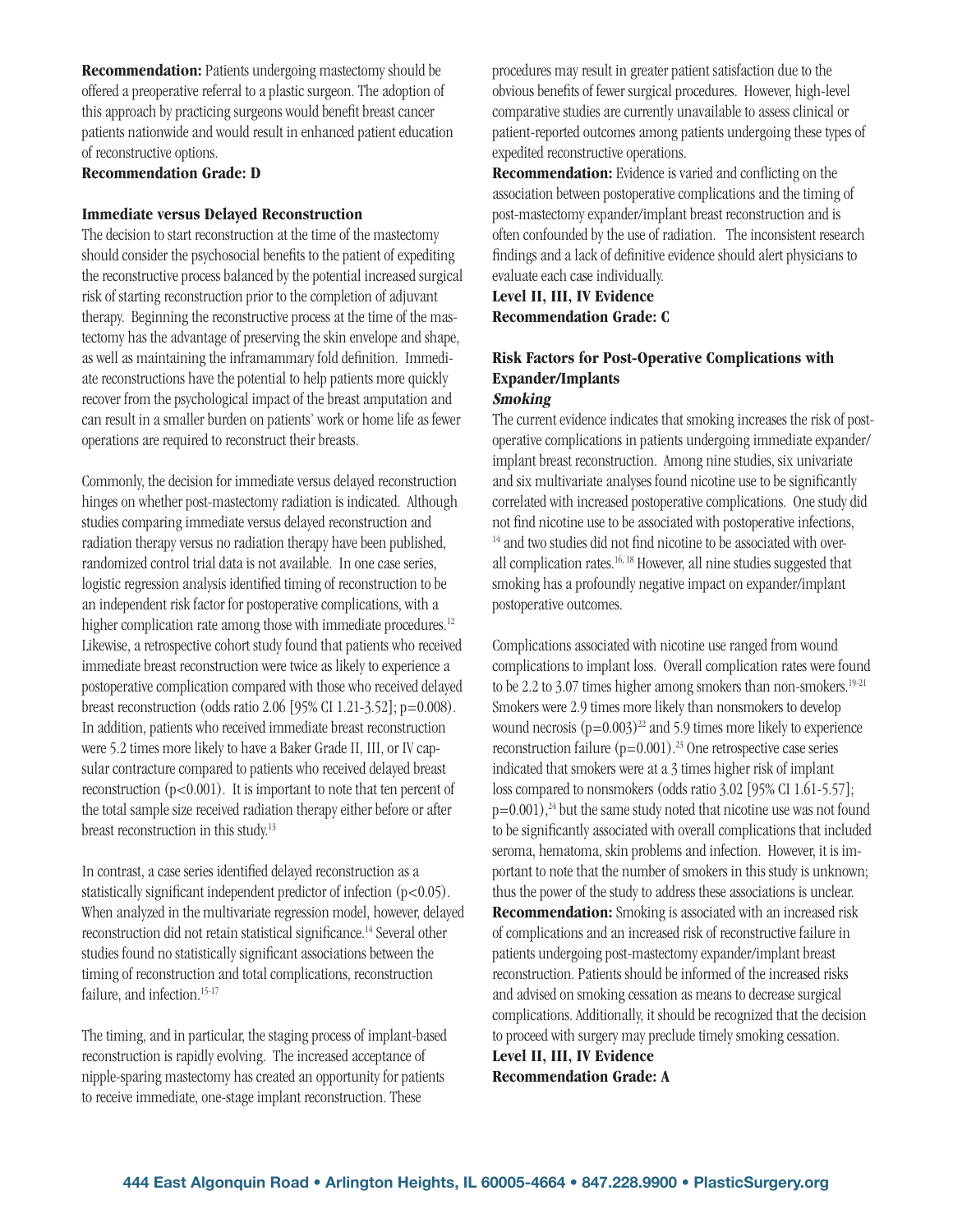## **Obesity**

Evidence indicates that obesity increases the risk of postoperative complications in patients undergoing post-mastectomy expander/ implant breast reconstruction. The global obesity definition – body mass index (BMI) greater than 30 – was used for these analyses. The majority of the eight studies addressing the association between BMI and postoperative expander/implant complications concluded that obesity was significantly associated with postoperative complications.20-22, 25-27

The incidence of wound infections and expander/implant failures were directly correlated to increasing BMI. Wound infections among patients with first stage expander/implant reconstructions were 3.3 times higher among patients with a BMI of  $25-30$  ( $p=0.002$ ) and 18.5 times higher among those with a BMI greater than 30 when compared to patients with a BMI of less than 25 ( $p < 0.001$ ). The risk of implant loss was 3 times higher for those with a BMI of 25-30 (odds ratio 3.1 [95% CI 1.0-9.3]; p=0.043) and almost 6 times higher for those with a BMI greater than 30 when compared to those with BMI less than 25 (odds ratio 5.9 [95% CI 1.2-29.5]; p=0.032).<sup>22</sup> Several studies found a statistically significant link between obesity and an increased risk of overall reported complications including mastectomy skin flap necrosis, fat necrosis, wound dehiscence, infection, seroma, hematoma, and implant extrusion.<sup>20-21, 25-27</sup> Obese patients were almost twice as likely as patients of a normal weight to develop an expander/implant complication (odds ratio 1.8 [95% CI 1.1-3.0];  $p=0.02$ ).<sup>21</sup>

One retrospective case series did not find a significant association between BMI and overall complications, which included seroma, hematoma, skin problems and infection.<sup>24</sup> However, it is unknown how many patients were in the obese category and whether the study was adequately powered to address this association. Additionally, one retrospective case series did not find a significant association between BMI and infection,  $14$  but it is important to note that a large sample size would be required to adequately evaluate this association. **Recommendation:** A BMI of 25 or greater is associated with an increased risk of postoperative complications and reconstructive failure among patients undergoing post-mastectomy expander/implant breast reconstruction. These risks are even higher among patients with a BMI greater than 30. Obese patients should be informed of their increased surgical risks with expander/implant reconstructions and advised on practical weight loss solutions. Additionally, it should be recognized that the decision to proceed with surgery may preclude timely weight management.

# **Level III, IV Evidence Recommendation Grade: A**

#### **Breast Size**

Evidence suggests that patients with a preoperative breast cup size of C or larger may be at an increased risk for postoperative complication with immediate expander/implant breast reconstructions compared to those with a preoperative breast cup size of A or B. In a retrospective case series, large preoperative breast size was significantly associated with higher infection rates in both the univariate and multivariate analyses. In the univariate analysis, 28% of patients with a preoperative breast cup sizes of D and DD had an infection compared to13% of those with a breast cup sizes of A, B, and C ( $p < 0.001$ ). In the multivariate analysis, preoperative breast cup size larger than C remained a statistically significant risk factor for infection; patients with a breast cup size of D or DD were nearly 3 times more likely than patients with smaller breasts to experience an infection (odds ratio 2.89 [95% CI 1.59-5.26]; p<0.001).<sup>14</sup> A retrospective comparative study observed a greater rate of skin necrosis in breasts larger than 600 grams (> C cup) compared with breasts smaller than 600 grams (A or B cup) (19% vs. 1.8%, respectively;  $p < 0.01$ ).<sup>28</sup> Similar results were also reported in a multivariate analysis, which indicated for every 100-cc increase in final implant volume, the risk of developing a complication increases by 1.32 times  $(p<0.001)$ .<sup>27</sup> One retrospective case series, however, found the exact opposite. The association between breast size and incidence of implant failure in an univariate statistical analysis demonstrated that patients with preoperative cup sizes of A and B were more likely to experience implant failure than patients with cup sizes of C and D (35.9% vs. 16.7%, respectively; p=0.009). However, a multivariate analysis could not be conducted due to small sample size; therefore, it is unclear if this association would have remained significant when controlling for the effects of other confounding factors.23

**Recommendation:** Preoperative breast size, specifically C or larger, may be associated with an increased risk of complication and an increased risk of reconstructive failure in patients undergoing post-mastectomy expander/implant breast reconstruction. However, much of the currently available evidence does not control for BMI, which is associated with both preoperative breast size and complication rates. Given the limited evidence and contradictory literature, physicians should be aware of this potential complicating factor.

# **Level III, IV Evidence Recommendation Grade: D**

#### **Diabetes**

Evidence suggests that among patients with expander/implant breast reconstructions, diabetes is not a significant risk factor for postoperative complications, including implant failure, pulmonary embolism, seroma, necrosis, wound dehiscence, mastectomy flap necrosis, infection, and capsular contracture<sup>14,16,18,21</sup> or reconstructive failure, defined as the premature removal of expander or implant.<sup>16, 21</sup> Among the five studies that analyzed the impact of diabetes on surgical outcomes, one retrospective comparative study suggested that diabetes negatively impacted postoperative outcomes. In a univariate analysis, diabetes was shown to be a significant independent risk factor for development of total complications. Patients with diabetes had a higher rate of complications than patients without diabetes (56.7% vs. 30.8%, respectively; p<0.004). However, diabetes was not a statistically significant risk factor when controlling for other variables in a multivariate logistic regression model.<sup>26</sup>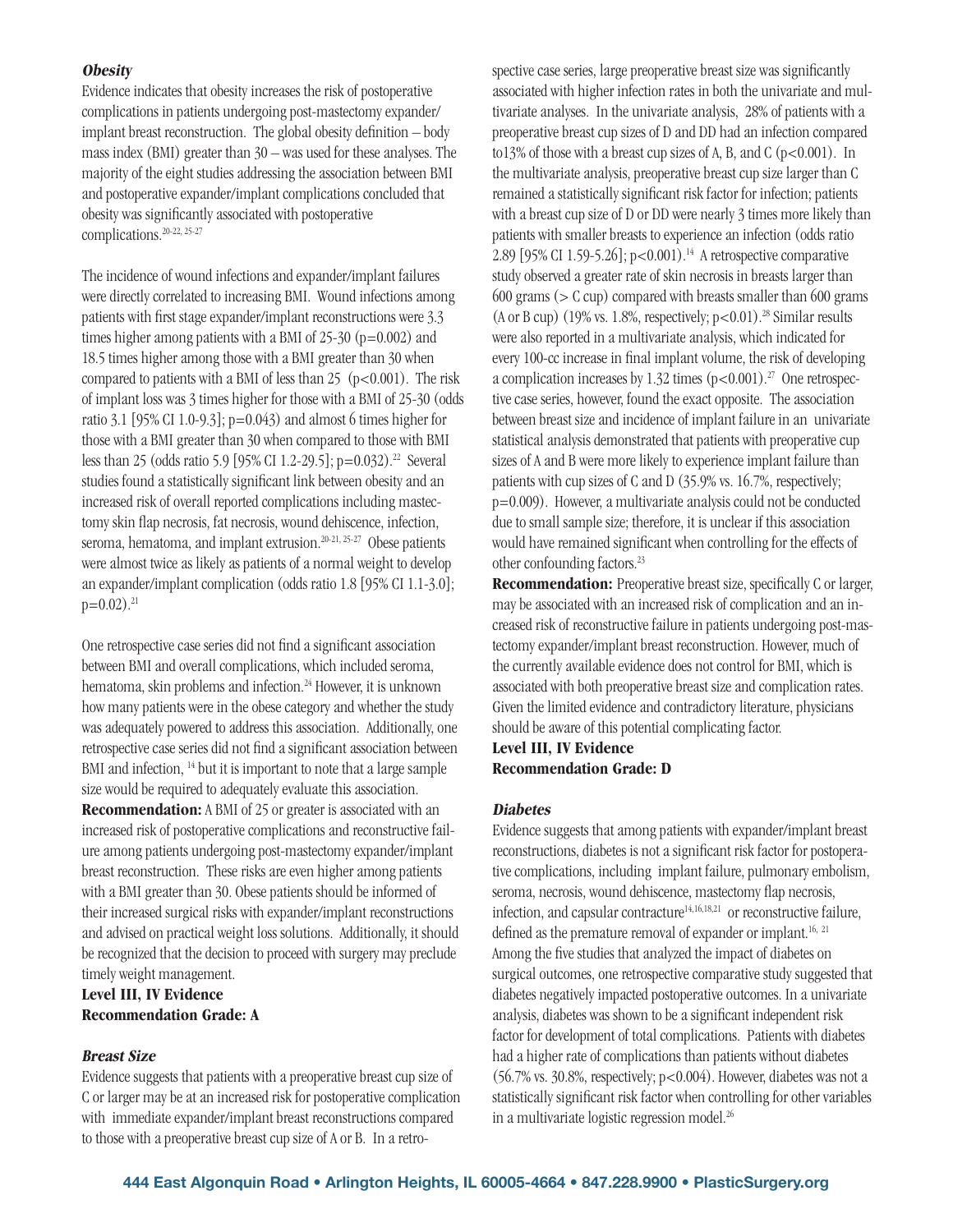**Recommendation:** There is no evidence to indicate that diabetes is a significant independent risk factor for the development of either postoperative complications or reconstructive failure in patients undergoing post-mastectomy expander/implant breast reconstruction. However, this information should not deter surgeons from continuing to practice glycemic control in the peri-operative period for breast cancer patients.

# **Level II, III, IV Evidence Recommendation Grade: B**

#### **Radiation Therapy**

#### Overview

Research has found that radiation therapy is an independent risk factor for postoperative complications in patients undergoing immediate expander/implant breast reconstruction. Complications associated with radiation therapy include infection, wound dehiscence, necrosis, seroma, hematoma, capsular contracture, extrusion, implant loss and reconstruction failure.12, 17-18, 26, 29, 30-32 A retrospective cohort study found that 40.7% of patients who received radiation therapy experienced a postoperative complication compared with only 16.7% of patients who received no radiation therapy  $(p<0.01)$ .<sup>18</sup> Using multivariate logistic regression analysis, other studies revealed similar disparities in total complication rates depending on radiation status when controlling for comorbidities and other confounding factors. The risk of total complications increased by 3.3 times<sup>12</sup> and  $4.99$  times<sup>26</sup> in patients who received radiation therapy compared with patients who did not receive radiation therapy  $(p<0.05)$ . The use of postoperative radiation therapy significantly increased the risk of most implant associated complications among patients with immediate expander/implant reconstructions.<sup>31</sup> Compared with patients who received no adjuvant radiation therapy, those who received postoperative radiation therapy had higher rates of infection (3.8% vs. 20.5%, respectively), Baker Grade III and IV capsular contracture (2.7% vs. 15.4%, respectively), and implant loss (9.4% vs. 41%, respectively) (all  $p<0.05$ ).<sup>31</sup>

## **Level III, IV Evidence Recommendation Grade: B**

#### Previous Radiation

Retrospective studies suggest an increased risk of postoperative complications among patients who receive radiation therapy prior to expander/implant breast reconstruction.<sup>14, 33</sup> Complication rates reported in two studies that evaluated expander/implant patients with and without radiation prior to reconstruction were 25% vs. 13.9%, respectively  $(p<0.01)$ ,<sup>14</sup> and 30% vs. 14%, respectively  $(p=0.007)$ .<sup>33</sup> Furthermore, a multivariate analysis that controlled for confounding factors found that expander/implant patients were 2.55 times as likely to have an infection as patients without radiation  $(p=0.002)$ .<sup>14</sup> Results also suggest that previous radiation therapy may increase the risk of capsular contracture. Among the 20 patients who received whole-beam external radiation therapy, 40% experienced a Baker Grade III/IV capsular contracture compared with only 6.9% of patients not receiving radiation therapy  $(p=0.03)$ .<sup>34</sup> A retrospective study comparing major and minor complication rates between patients with and without radiation therapy found that complications were more frequent in the radiation group, but the difference did not achieve statistical significance.<sup>35</sup> Other retrospective case series findings suggest that pre-reconstruction radiation therapy did not have a significant impact on overall complications, infection rates, and necrosis.<sup>36</sup>

# **Level III, IV Evidence Recommendation Grade: C**

## Radiation Therapy to Expander

Surgical outcomes were evaluated among three studies of patients who did and did not receive radiation during the expansion process. Two out of the three studies suggest that radiation therapy leads to higher rates of postoperative complications, including infection, mastectomy flap necrosis, seroma, hematoma, implant exposure, and explantation, although these differences did not reach statistical significance.37-38 The third study found that 51% of patients who received radiation to expanders experienced a complication compared with only 14% of patients who did not receive radiation ( $p=0.005$ ).<sup>39</sup> Radiation therapy could not be placed into the multivariate logistic regression model for further statistical analysis, however, due to small sample size. Furthermore, the optimal time between radiation to the expander and exchange of expander for a permanent implant is a clinically relevant question but one without supporting data to guide clinical decision-making.

# **Level III, IV Evidence Recommendation Grade: B**

## Radiation Therapy to Implant

In nine studies, postoperative outcomes of patients who received radiation therapy following implant exchange were compared with patients who did not receive radiation therapy. Several of these studies found postoperative radiation therapy to be a significant risk factor for the development of capsular contracture  $(p<0.05)$ .<sup>34, 40-42</sup> A prospective cohort study, which controlled for confounding factors in multivariate logistic regression analysis, demonstrated that postoperative radiation therapy was associated with a six-fold increase in risk of complications compared with no radiation therapy (odds ratio 6.4 [95% CI 1.6-25.0]) Patients who received postoperative radiation therapy were also 5.1 times more likely than patients who received no radiation therapy to experience reconstructive failure  $(p=0.02)$ .<sup>16</sup> Additionally, a five year follow-up retrospective cohort study found that implant patients with radiation had a 61% total complication rate compared to only 21% among patients without radiation  $(p=0.003)$ .<sup>44</sup> Other studies also found an association between radiation to implant and higher postoperative complications rates; however, these differences were not statistically significant.<sup>21, 33, 43</sup>

**Level II, III, IV Evidence Recommendation Grade: B**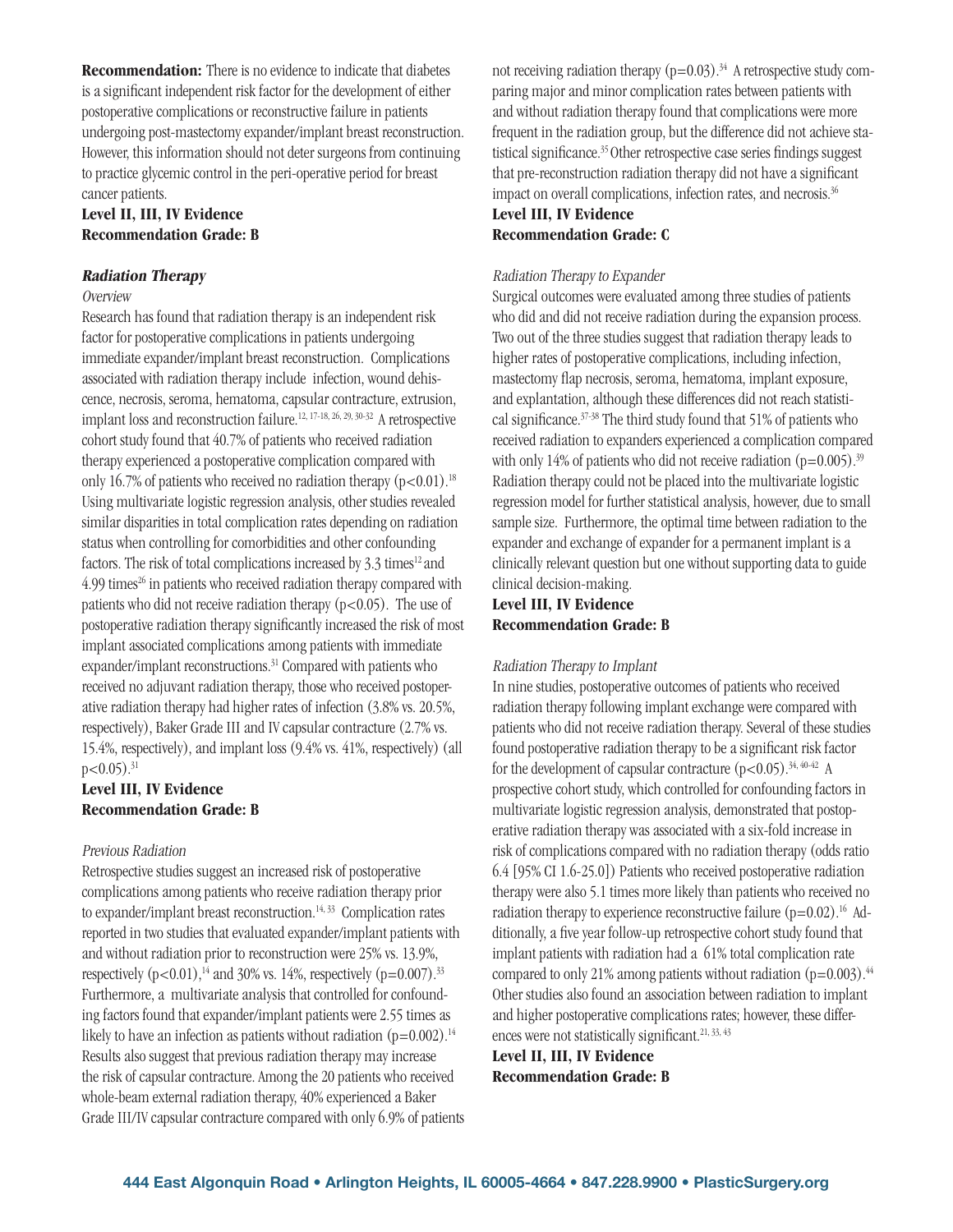#### Optimal Timing of Radiation and Reconstruction

Evidence to support a recommendation on the appropriate timing of radiation therapy to a patient undergoing expander/implant breast reconstruction is limited. In a retrospective cohort study, no significant differences were found in the incidence of major or minor complications between patients who received external beam radiation therapy to the expander compared with those who received radiation therapy to the implant.<sup>45</sup> Likewise another retrospective cohort study found no significant differences in complication rates by timing of radiation.<sup>18</sup> A small subgroup analysis of patients who received radiation therapy during the expansion process versus after implant exchange found that patients who received radiation therapy to expanders had numerically higher rates of capsular contracture; however, the difference was not statistically significant.<sup>42</sup> A prospective cohort study evaluated the impact of radiation therapy to expanders versus implants to determine the outcome of implant failure and capsular contracture. The rate of implant reconstruction failure was 40% among patients who received radiation therapy to expanders and 6.4% among those who received radiation therapy to implants  $(p<0.0001)$ . The rate of Baker Grade IV capsular contracture was significantly higher in patients who received radiation therapy during the expansion process compared with patients who received radiation therapy to the implant or no radiation therapy at all  $(13.3\% \text{ vs. } 10.1\% \text{ vs. } 0\%, \text{ respectively}; \text{ p} < 0.001).$ <sup>46</sup> An additional clinically important question is the impact of reconstruction on the delivery of radiation. Currently, there is no evidence that reconstruction delays the administration of radiation. The optimal time for radiation is within eight weeks of the mastectomy. Patients who receive radiation later than eight weeks post-mastectomy have higher five-year local recurrence rates.  $47$ 

**Level II, III Evidence Recommendation Grade: C**

**Overall Recommendation:** The optimal timing of radiation is within eight weeks of the mastectomy. Radiation is associated with an increased risk of complications and reconstructive failure among patients undergoing post-mastectomy expander/implant breast reconstruction. Patients should be counseled in regards to these increased risks.

## **Level II, III, IV Evidence Recommendation Grade: B**

#### **Chemotherapy**

Most of the evidence regarding the impact of chemotherapy on complications with post-mastectomy expander/implant breast reconstructions does not address outcomes based on the timing of the chemotherapy. A retrospective case series found similar infection rates between patients who received chemotherapy before or after implant exchange compared to those without chemotherapy.17 Another case series did not find a significant association between chemotherapy and implant failures.<sup>23</sup> However, a prospective cohort study found higher infection rates among patients who received chemotherapy

after mastectomy but before breast reconstruction compared to those without chemotherapy  $(44\% \text{ vs } 25\%, \text{ respectively}; \text{p=0.05}).$  It should be noted that one-third of patients included in this study received an autologous breast reconstruction and two-thirds underwent an expander/implant technique. No information was provided on the infection rate among those with autologous procedures and chemotherapy; therefore, it is unclear if this subgroup of patients experienced a higher or lower rate of infections compared to patients who received expander/implant reconstructions and chemotherapy.<sup>48</sup>

Small studies suggest that chemotherapy before breast reconstruction may not be a significant risk factor for the development of surgical complications.36, 48-49 Complications evaluated in these statistical assessments included implant explantation, seroma, necrosis, infection, and hematoma. A study that separated neoadjuvant from adjuvant therapy among mastectomy patients with immediate expander/implant reconstruction showed no difference in rates of implant loss based on timing of chemotherapy or due to chemotherapy.<sup>48</sup> Also, neoadjuvant chemotherapy was not recognized as a significant risk factor for total complications in patients undergoing mastectomy and immediate expander/implant breast reconstructions.<sup>49</sup> Additionally, a case series found no significant relationship between neoadjuvant chemotherapy and early complications or prosthesis removal, 36 and another case series had similar findings although patients receiving either neoadjuvant or adjuvant therapy were not stratified by chemotherapy timing.<sup>21</sup>

The impact of reconstruction on the delivery of chemotherapy is an important question with potential impact on disease-free survival. A 12 week or greater delay in starting chemotherapy after mastectomy adversely impacts disease-free and overall survival.<sup>50</sup> Among patients treated at a National Comprehensive Cancer Network (NCCN) facility, 98% of breast cancer patients regardless of surgical treatment received chemotherapy within 12 weeks of definitive surgery. 51

**Recommendation:** Preoperative chemotherapy does not appear to be a significant risk factor for either postoperative complications or implant failure in patients undergoing post-mastectomy expander/ implants breast reconstruction.

**Level II, III, IV Evidence Recommendation Grade: C**

#### **Hormonal Therapy:**

Evidence is limited regarding the impact of adjuvant hormonal therapy on breast reconstruction outcomes. When looking specifically at capsular contracture, a retrospective case series found that the use of hormonal therapy was not a significant risk factor for capsular contracture, and multivariate analysis confirmed these findings.<sup>23</sup> A prospective cohort study that looked at a broader definition of implant reconstruction failure was able to demonstrate a significantly higher rate of implant reconstruction failure in patients who received tamoxifen compared with patients who did not receive this therapy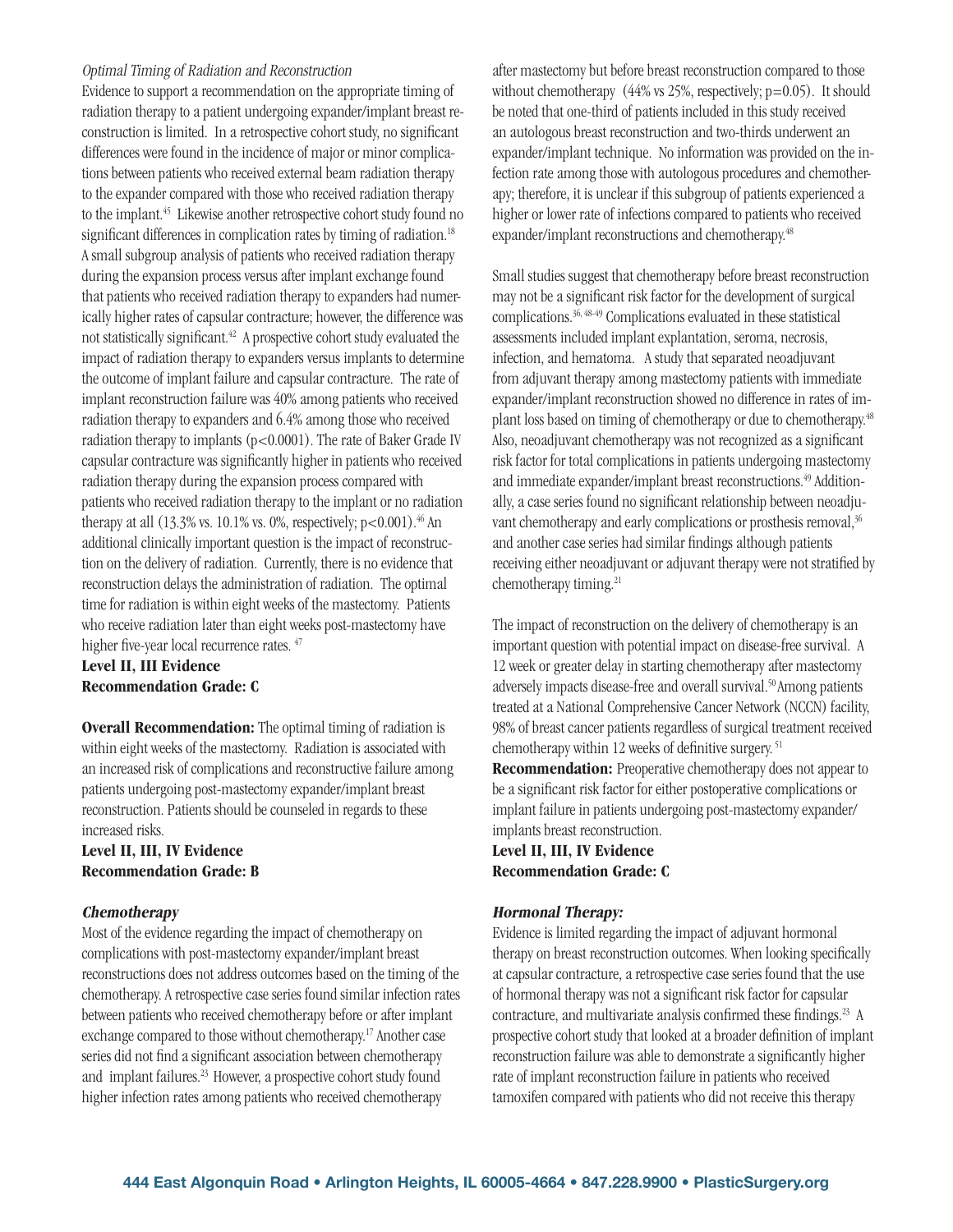$(28\%$  vs. 5%, respectively;  $p=0.01$ ). On multivariate analysis, when controlling for the effect of radiation therapy and other confounding factors, the use of tamoxifen was found to be a statistically significant risk factor for the development of reconstructive failure (odds ratio  $6.4$ ;  $p=0.03$ )<sup>16</sup> However, the analysis did not include clinically relevant factors such as age and incidence of hormonally sensitive disease.

**Recommendation:** Hormonal therapy may increase the risk of postoperative complications and reconstruction failure in patients undergoing post-mastectomy expander/implant breast reconstruction. However, inconsistent research findings and a lack of definitive evidence should alert physicians to evaluate each case individually.

#### **Level II, IV Evidence Recommendation Grade: D**

## **Collagen Vascular Disease**

Although the authors were interested in collagen vascular disease and associated outcomes, the systematic literature search process did not retrieve any studies meeting inclusion criteria.

## **Previous Breast Surgery**

Although a history of previous breast surgery is not uncommon and despite the authors' interest in the relationship between previous breast surgery and reconstructive complications and/or failure, the systematic literature search process did not retrieve any studies meeting inclusion criteria.

## **Treatment**

## **Antibiotic Prophylaxis**

The systematic literature search process did not retrieve any studies meeting inclusion criteria. Consequently, other widely accepted sources contributed to the creation of an expert clinical opinion for best practice.

The Surgical Care Improvement Project (SCIP), which began in 2005, is a national effort to substantially reduce surgical morbidity and mortality and may be the best, most well-researched guideline available. It is a national partnership coordinated through a steering committee of 10 national organizations with technical expertise panels from more than 20 other organizations.52 The SCIP guidelines for antibiotics are three-fold. The purpose of these measures is to establish therapeutic antibiotic serum and tissue levels at the time of incision while minimizing risks to the patient and population. The guidelines state that 1) the antibiotics must be administered within one hour prior to incision, although two hours is acceptable for medications with longer infusion times such as fluoroquinolones and vancomycin; 2) the antibiotics must be appropriately selected for the surgical site; 3) the antibiotics should be discontinued within 24-hours of the end of the surgical procedure.<sup>53</sup> For breast cancer reconstruction cases, a first or second-generation cephalosporin would meet these requirements.<sup>54</sup> When patients are allergic to beta-lactams, appropriate antibiotics include vancomycin, fluoroquinolones, or clindamycin.<sup>55</sup>

Preoperative antibiotic use, as defined by SCIP, is standard of care regardless of the type of breast reconstruction being performed. However, patients with implant-based breast reconstruction have a feature that distinguishes them from most other surgical patients: an external surgical drain in proximity to the implant that remains for an extended, and highly variable, period of time postoperatively. To date there is a paucity of data on the appropriate length of postoperative antibiotic use when surgical drains are used in the setting of implants.

**Recommendation:** Patients undergoing post-mastectomy expander/implant breast reconstruction should receive a preoperative dose of an appropriate IV antibiotic initiated sixty minutes or less from the time of incision (within two hours for antibiotics with longer infusion times). Unless a drain is present, antibiotics should be discontinued within 24-hours of the completion of the procedure. If a drain is present, the role of antibiotics is less clear and should be left to physician preference. Of note, documenting a drain in proximity to the implant as a reason for continuation of IV antibiotics beyond the 24-hour postoperative period or switching to postoperative antibiotics within 24-hours of procedure completion is compliant with current SCIP guidelines. Presently, there is limited evidence on post-operative antibiotic prophylaxis. Overall, surgeons should adhere to their specific state and hospital guidelines on antibiotic administration. **Recommendation Grade: D** 

## **Acellular Dermal Matrix (ADM)**

Current evidence suggests that the use of acellular dermal matrix (ADM), although increasingly common in post-mastectomy expander/implant breast reconstruction, can result in increased risk of complications in the presence of certain risk factors. In a retrospective review of immediate two-stage breast reconstructions that compared complication rates between an ADM cohort and two non-ADM cohorts (concurrent and consecutive), patients who received ADM had increased complications, particularly seroma (7.2% vs. 1.6%, respectively) and reconstructive failure, most commonly due to infection, (5.9% vs. 1.9%, respectively). Multivariate analysis showed these complications to be further exacerbated in the presence of risk factors such as smoking (p=0.054), older age (p=0.041), higher BMI ( $p=0.023$ ), and axillary dissection ( $p=0.002$ ).<sup>25</sup> Additionally, in a retrospective comparative study, it was found that the use of ADM in immediate two-stage implant-based reconstructions was associated with a significant increase in major complications compared to those without ADM (15.3% vs. 5.4%, respectively; respectively). These complications included infection requiring antibiotics (8.6% vs. 2.7%, respectively;  $p = 0.001$ ), flap necrosis requiring excision (6.7% vs. 2.7%, respectively;  $p = 0.015$ ), and explantation of the tissue expander (7.7% vs. 2.7%, respectively;  $p = 0.004$ ).<sup>56</sup> In a retrospective review of immediate prosthesis-based reconstruction with and without ADM, the overall surgical complication rate was significantly higher in the ADM group (19.5 vs. 12.3, respectively;  $p < 0.001$ ). This was most relevant to overall wound infection, which was statistically significant in the univariate analysis  $(p=0.031)$  but not significant in the multivariate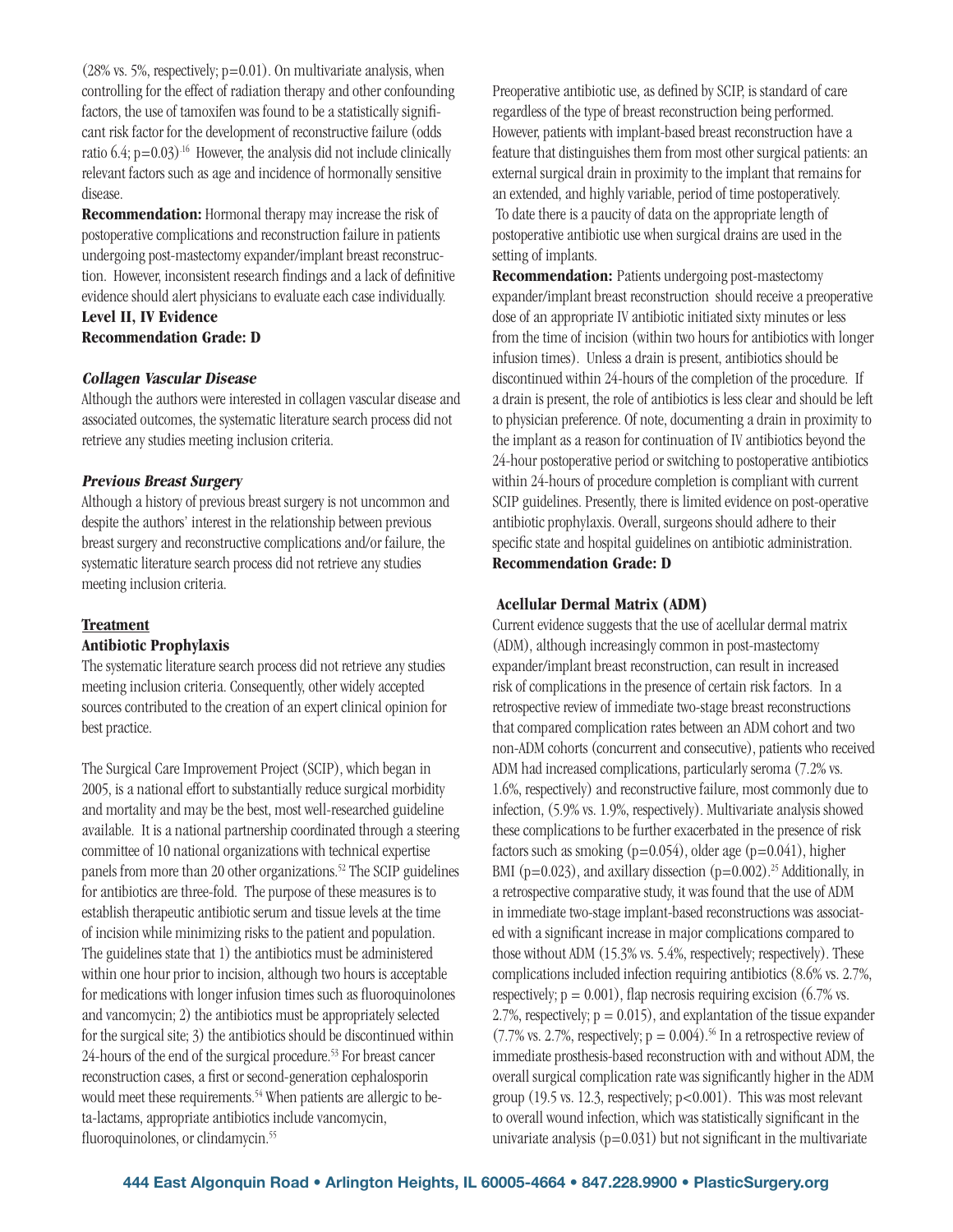analysis  $(p=0.097)$ . The use of ADM did not significantly increase the incidence of minor wound infection, mastectomy flap necrosis, seroma, and hematoma. When overall surgical complications were examined in a univariate analysis, the use of ADM, smoking, higher BMI, higher initial volume, and larger implant size were statistically associated with a significantly higher rate of overall surgical complications; these remained statistically significant in the multivariate analysis. The authors hypothesized that the increased incidence of surgical complications in the ADM cohort may be attributable to other significant risk factors.20 Results from a retrospective review of immediate two-stage reconstructions with and without ADM indicated that the ADM cohort had a significantly higher rate of infection  $(p=0.022)$ , reoperation  $(p=0.11)$ , expander explantation  $(p=0.020)$ , and overall complications  $(p=0.007)$ . However, when reconstructed breasts were stratified by size, ADM use was not associated with higher complication rates in patients with breasts weighing less than 600g; whereas, ADM use was significantly associated with higher infection rates in breasts larger than 600g. These results suggest that high BMI and high breast volume in conjunction with ADM use are factors that could increase the risk of postsurgical complications.<sup>28</sup>

Six additional retrospective studies suggest that use of ADM is not associated with increased complication rates. The only exception was in a systematic review of nine studies that found a significantly higher rate of seroma in the ADM compared to the non-ADM group  $(p=0.03)$ . Otherwise, both ADM and non-ADM cohorts had similar rates of infection leading to expander/implant explantation (p=0.18), incidence of cellulitis or wound infection not requiring surgical intervention  $(p=0.09)$ , incidence of reported hematoma  $(p=0.11)$ , and incidence of partial mastectomy flap necrosis  $(p=0.08)$ .<sup>57</sup> Likewise, a previous study by the same authors found no significant difference in total complication rates between ADM and non-ADM cohorts  $(p=0.79)$ .<sup>58</sup> A retrospective cohort study found similar complications rates between an ADM cohort (immediate single-stage reconstruction) and non-ADM (immediate two-stage reconstruction) cohort (14.8% vs. 19.6%, respectively;  $p=0.18$ ). Initially, the non-ADM cohort was perceived to be more susceptible to complications than the ADM cohort, but this was attributed to the presence of irradiation, which when controlled for, resulted in similar complication rates between both groups. Irradiation and inexperience with surgical technique were the only two variables that appeared to be significantly associated with the incidence of a complication.33 A retrospective cohort study further supported the use of ADM. Compared with patients without ADM, those with ADM reconstructions had fewer overall complications, such as seroma/hematoma, infection and wound complications; ADM use was also associated with lower rates of capsular contracture (odds ratio 0.16 [95% CI 0.73-0.38]; p<0.001) and fewer overall complications (odds ratio 0.61 [95% CI 0.38-0.97]; p=0.038).59 Another retrospective review also found no significant difference in complications between the ADM and non-ADM cohorts.<sup>60</sup>

**Recommendation:** Evidence on acellular dermal matrix (ADM) in post-mastectomy expander/implant breast reconstruction is varied and conflicting. Surgeons should evaluate each clinical case individually and objectively determine the use of ADM.

**Level III Evidence Recommendation Grade: C**

## **Outcomes**

## **Monitoring for Cancer Recurrence**

The systematic literature search process did not retrieve any studies meeting inclusion criteria. Consequently, other widely accepted sources contributed to the creation of an expert clinical opinion for best practice.

Current guidelines for detecting local recurrence of post-mastectomy breast cancer, with or without breast reconstruction, recommend clinical examination alone. The American Society of Clinical Oncology (ASCO) advises clinical exam every 3-6 months in years 1-3, every 6-12 months in years 4-5, and then annually.<sup>61</sup> The National Comprehensive Cancer Network (NCCN) recommends clinical exam every 4-6 months for 5 years, and then annually.<sup>62</sup> There is no data to support screening for local recurrence following implant or tissue-based breast reconstruction by any imaging method, including mammography, ultrasound, or MRI. Additionally, a review of the evidence for surveillance mammography following breast reconstructions illustrates wide variation in the reporting of stage at diagnosis, use of radiotherapy, systemic treatment, length of follow-up, mammography regimen, and concurrent clinical findings. Although not consistently reported, it appears that most local recurrences found by mammography were also apparent on clinical exam.<sup>63</sup> **Recommendation:** Clinical examination is sufficient to detect local cancer recurrence in patients undergoing post-mastectomy expander/implant breast reconstruction. Imagining studies are not required as part of routine surveillance. On the basis of clinical suspicion, imaging studies can be used for clinical indications on a case by case basis. Diagnostic imaging is indicated if there is any clinical concern for recurrence.

**Recommendation Grade: D**

## **Effect of Implant-Based Reconstruction on Oncologic Outcomes**

Evidence indicates that local control and survival are related for breast cancer. An overview of randomized trials found that the 10 year risk of local recurrence with and without post-mastectomy radiotherapy was 3.1% and 8%, respectively, for node-negative breast cancer, and 7.5 vs. 27.6%, respectively for node-positive disease. This reduction in risk of local recurrence was associated with a statistically significant 5-7% improvement in survival at 15 years, a benefit that was apparent only when the absolute reduction in local recurrence was more than 10%.<sup>64</sup> The aim of post-mastectomy radiation therapy is to minimize local recurrence in those patients at greatest risk, typically patients with T3 tumors and/or greater than 3 positive axillary nodes but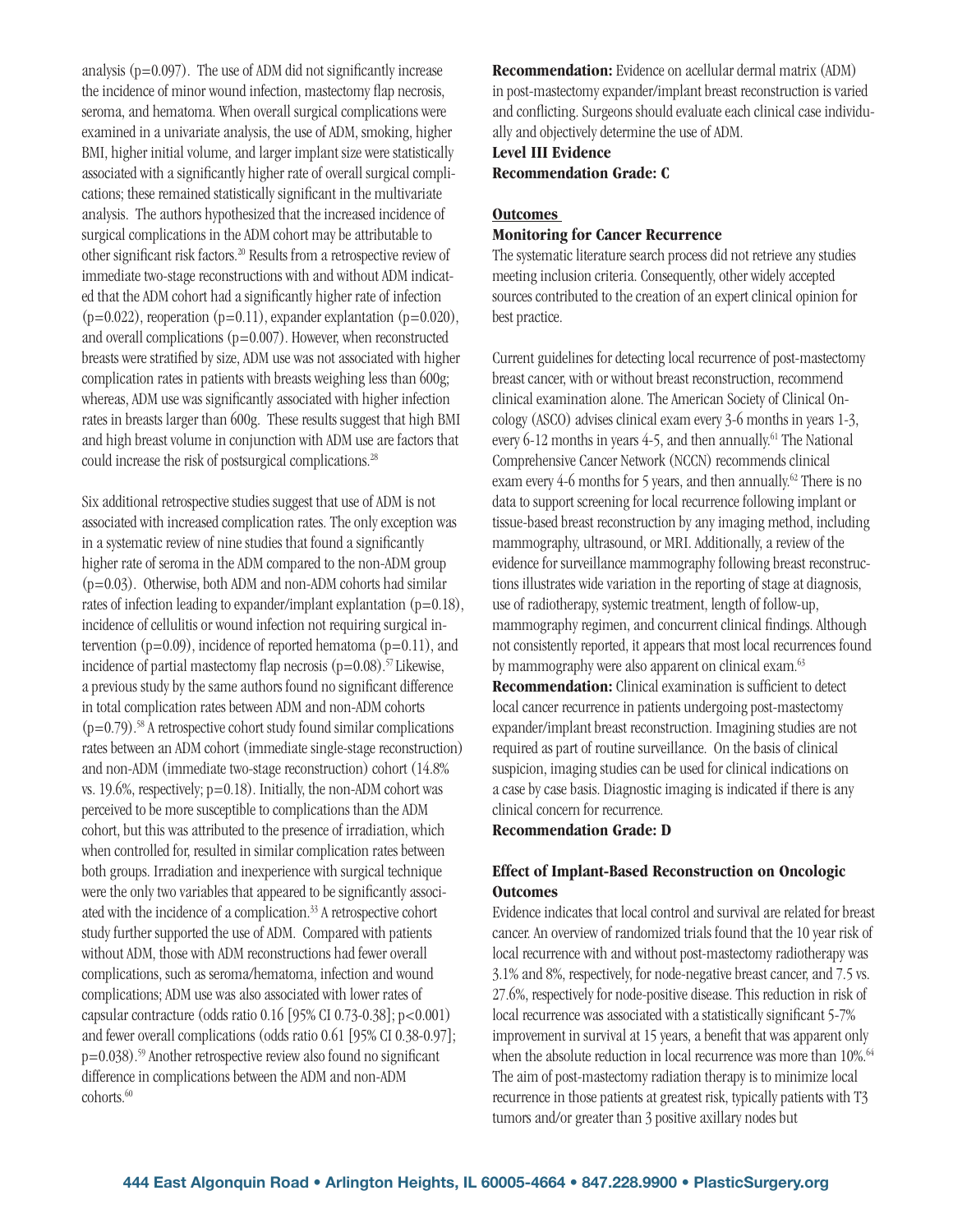tomy with breast reconstruction versus mastectomy without breast reconstruction is not feasible, but evidence from retrospective studies shows that expander/implant breast reconstruction does not increase the risk of cancer recurrence or mortality. A retrospective analysis from the SEER registry provided comparison of 46,177 patients treated by mastectomy alone versus 3,620 patients treated by mastectomy and implant reconstruction versus 4,863 treated by mastectomy and tissue-based reconstruction. About 20% of patients in each cohort received post-mastectomy radiation therapy, and at a median follow-up of five years, breast cancer specific mortality was lower in the reconstructed patients. These differences persisted on a multivariate analysis incorporating stage of disease.<sup>65</sup> Similar results were cited in another study also using SEER data and reporting on 52,249 patients.66 A matched cohort study comparison of 300 controls to 300 expander/implant patients observed no differences in local or regional recurrence, and higher rates of distant metastases (27% vs. 20%, respectively) and of breast cancer mortality (23% vs. 17%, respectively) in the control group.<sup>67</sup> In a comparison of 580 patients with delayed implant reconstruction to 1,158 matched controls, better disease free survival at 10 years (hazard ratio 0.78) and overall survival at 20 years (hazard ratio 0.90) was observed in the reconstructed patients; however, the study concluded that these differences were due to socioeconomic and health factors and not to the performance of breast reconstruction.<sup>68</sup> In a matched cohort study of 309 women who had mastectomy with immediate tissue expander/implant reconstruction compared to 309 women who had mastectomy alone, similar rates of locoregional recurrence (6.8% vs. 8.1%, respectively) and of time to locoregional recurrence (2.3 yrs vs. 1.9 yrs, respectively) were found, suggesting that reconstruction neither increased the risk nor delayed the diagnosis of locoregional recurrence.<sup>69</sup> In a comparison of 494 patients who had mastectomy with reconstruction to 427 who had mastectomy alone, similar rates of locoregional recurrence (2.2% vs. 4%, respectively) and time to locoregional recurrence (1.6 yrs vs. 1.6 yrs, respectively) were observed at a median follow-up of 4.5 years, and a lower rate of local and/or distant recurrence in the reconstructed patients (5.9% vs. 11.5%, respectively) was observed. All locoregional recurrences in the reconstructed patients were detected on clinical exam.<sup>70</sup> **Recommendation:** Post-mastectomy expander/implant breast reconstruction does not adversely affect oncologic outcomes. The need for post-mastectomy radiation therapy is often, but not always, apparent prior to surgery; accordingly, decisions regarding the sequencing of post-mastectomy breast reconstruction and radiation therapy are best made by a multidisciplinary team including the oncologic surgeon, plastic surgeon, medical oncologist and radiation oncologist. **Level III Evidence**

possibly also including patients with smaller tumors and/or fewer positive nodes. A randomized trial comparing the results of mastec-

**Recommendation Grade: B**

# **Complications Associated with Expander/Implant Breast Reconstruction**

Complications, although not limited to, most commonly include the following: infection, hematoma, seroma, wound dehiscence, skin flap necrosis, expander/implant loss, malposition, expander/implant deflation, capsular contracture, hypertrophic or keloid scaring, and venous thromboembolism disease.

## **Conclusions**

Currently in the US, expander/implant reconstruction is the most commonly performed technique for post-mastectomy breast reconstruction.71 This guideline is designed to promote evidence-based clinical decision-making and to improve the quality of care for breast cancer patients. As a professional society, ASPS aims to ensure that patients are well-informed of all available reconstructive options, including the types of procedures and timing options for postmastectomy breast reconstruction.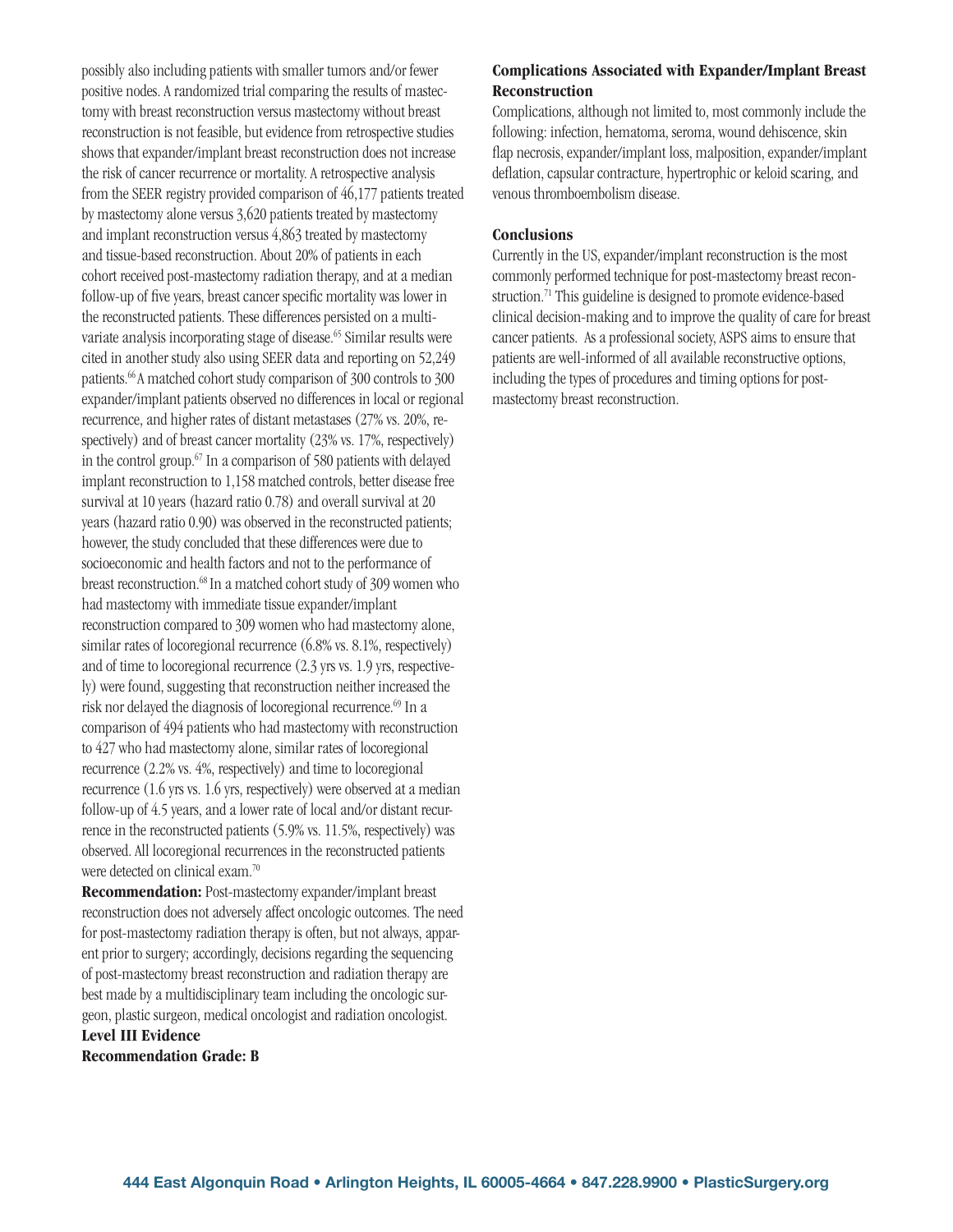| <b>Diagnosis Codes</b>                                          | ICD-9-CM<br>Scheduled to expire<br>September 30, 2014 | $ICD-10-CM$<br>Scheduled to be effective<br>October 1, 2014. This list of<br>codes is not all-inclusive |
|-----------------------------------------------------------------|-------------------------------------------------------|---------------------------------------------------------------------------------------------------------|
| • Malignant neoplasm of female breast                           | 174.0-174.9                                           | $C50.01-$                                                                                               |
| • Malignant neoplasm of male breast                             | 175.0-175.9                                           | $C50.02-$                                                                                               |
| • Secondary malignant neoplasm of other specified sites; breast | 198.81                                                | C79.81                                                                                                  |
| • Carcinoma in situ of breast                                   | 233.0                                                 | $D05.90-$                                                                                               |
| • Capsular contracture of breast implant                        | 611.83                                                | N64.89-                                                                                                 |
| • Unspecified abnormal mammogram                                | 93.80                                                 | R92.8-                                                                                                  |
| • Acquired absence of breast                                    | V <sub>45.7</sub>                                     | Z90.10-                                                                                                 |
| • Encounter for breast reconstruction following mastectomy      | V51.                                                  | Z <sub>42.1</sub>                                                                                       |
| • Personal history of malignant neoplasm of breast              | V10.3                                                 | Z85.3                                                                                                   |
| • Family history of malignant neoplasm of breast                | V <sub>16</sub> .                                     | Z80.3                                                                                                   |
| • Genetic susceptibility to malignant neoplasm of breast        | V84.01                                                | Z <sub>15.01</sub>                                                                                      |

# **Procedure Codes (CPT Codes)**

| • Immediate insertion of breast prosthesis following mastopexy, mastectomy or in reconstruction     | 19340 |
|-----------------------------------------------------------------------------------------------------|-------|
| • Delayed insertion of breast prosthesis following mastopexy, mastectomy or in reconstruction       | 9342  |
| • Breast reconstruction, immediate or delayed, with tissue expander, including subsequent expansion | 19357 |
| • Breast reconstruction with latissimus dorsi flap, without prosthetic implant                      | 19361 |
| • Replacement of tissue expander with permanent prosthesis                                          | 11970 |
| • Removal of tissue expander(s) without insertion of prosthesis                                     | 11971 |
| • Removal of intact mammary implant                                                                 | 19328 |
| • Removal of intact mammary material                                                                | 19330 |
| • Nipple/areolar reconstruction                                                                     | 19350 |
| • Open periprosthetic capsulotomy, breast                                                           | 19370 |
| • Periprosthetic capsulectomy, breast                                                               | 19371 |
| • Revision of reconstructed breast                                                                  | 19380 |
| • Implantation of biologic implant (e.g., acellular dermal matrix)                                  | 15777 |
| for soft tissue reinforcement (e.g., breast, trunk)                                                 |       |
| (List separately in addition to code for primary procedure)                                         |       |
| • Tissue grafts, other (eg, paratenon, fat, dermis)                                                 |       |
|                                                                                                     | 20926 |
| <b>HCPS Codes</b>                                                                                   |       |
| (Please check payer's policies).                                                                    |       |
| • Implantable breast prosthesis, silicone or equal                                                  | L8600 |
| • Prosthesis, breast (implantable) (Saline Implant)                                                 | C1789 |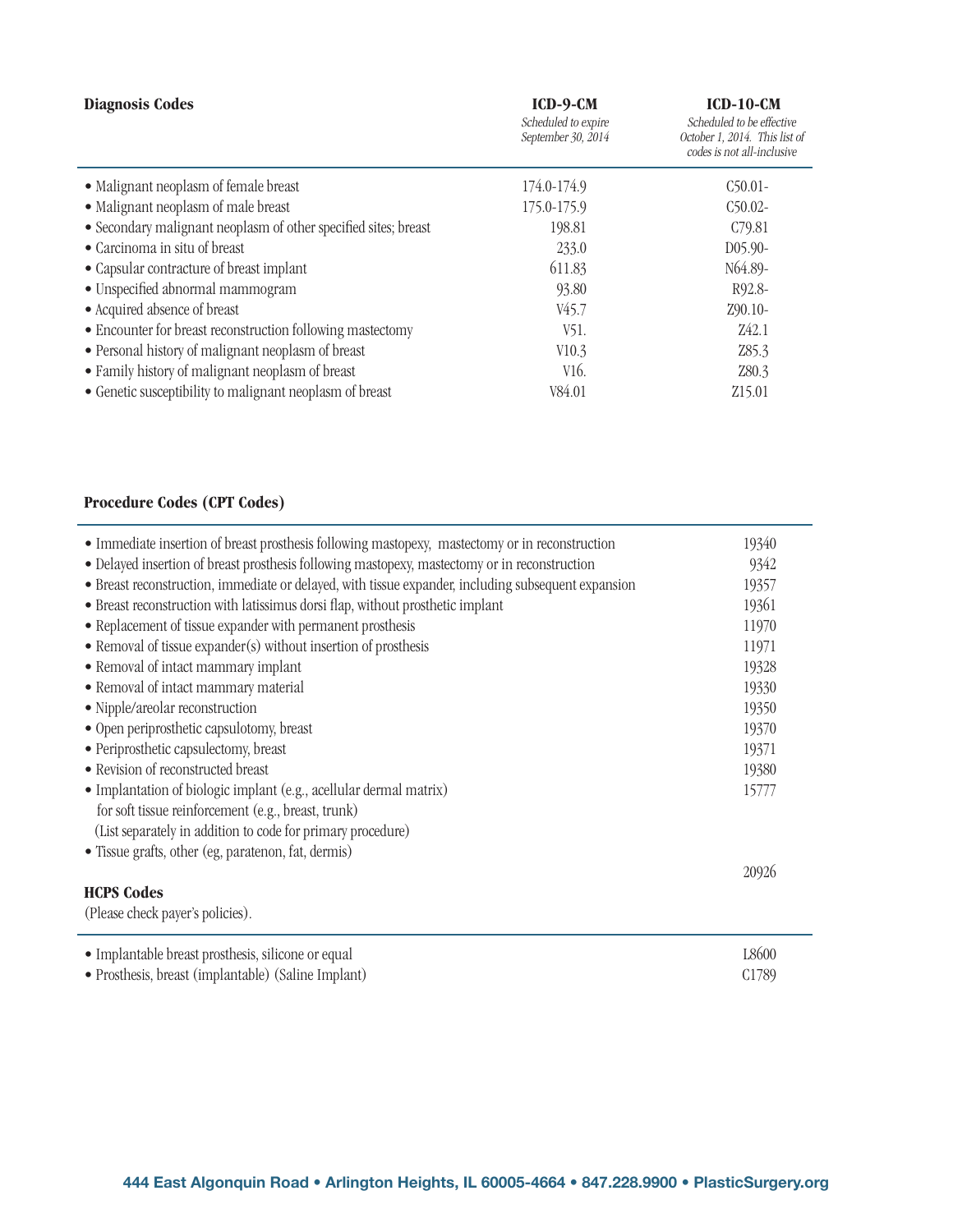# **Appendix A. Summary of Graded Recommendations, Benefits and Harms**

| <b>Clinical Questions and Recommendations</b>                                                                                                                                                                                                                                                                                                                                                                                                                                                                                                                                                                                                                                                                                                                                                                                                                                                                                                                                                                                                                                                                                                                                                                                                                                                                                                                                                                                                                                                                                                                                                                                                                                               | <b>Supporting Evidence</b><br>(References and Level of<br>Evidence)                        | <b>GRADE</b> |
|---------------------------------------------------------------------------------------------------------------------------------------------------------------------------------------------------------------------------------------------------------------------------------------------------------------------------------------------------------------------------------------------------------------------------------------------------------------------------------------------------------------------------------------------------------------------------------------------------------------------------------------------------------------------------------------------------------------------------------------------------------------------------------------------------------------------------------------------------------------------------------------------------------------------------------------------------------------------------------------------------------------------------------------------------------------------------------------------------------------------------------------------------------------------------------------------------------------------------------------------------------------------------------------------------------------------------------------------------------------------------------------------------------------------------------------------------------------------------------------------------------------------------------------------------------------------------------------------------------------------------------------------------------------------------------------------|--------------------------------------------------------------------------------------------|--------------|
| <b>PATIENT EDUCATION</b><br><b>Clinical Question</b><br>In patients undergoing surgical treatment for breast cancer, what is the optimal time to discuss breast<br>reconstruction options?<br>Recommendation<br>Although federal law mandates insurance coverage for reconstructive surgery, there are limited mandates<br>that ensure women have the necessary information to make informed decisions about available recon-<br>structive options. Since 2009, New York, New Mexico, and California have enacted laws that address the<br>concerns about patient communication measures. Additionally, in 2012, a bill was introduced in the US<br>House of Representatives that would require the Department of Health and Human Services to plan and<br>implement an education campaign to inform mastectomy patients of breast reconstruction availability,<br>coverage, and relevant options. Overall, patients undergoing post-mastectomy expander/implant breast<br>reconstruction should be given a preoperative referral to a plastic surgeon who can educate the patient<br>about reconstructive options.<br>• Benefits: Timely patient education can improve patient satisfaction with the surgical<br>decision-making process and satisfaction with the surgical outcome, without delaying cancer<br>treatment.<br>• Harms: Potential delay in cancer care if coordination of care is not expedited.                                                                                                                                                                                                                                                                            | Literature was not critically<br>appraised for this clinical<br>question                   | D            |
| <b>IMMEDIATE VS. DELAYED RECONSTRUCTION</b><br><b>Clinical Questions</b><br>• In patients undergoing mastectomy for the treatment of breast cancer, what is the optimal time<br>for implant-based reconstruction (i.e., immediate versus delayed) when radiation treatment is not<br>required?<br>• In patients undergoing mastectomy for the treatment of breast cancer, what is the optimal time for<br>implant-based reconstruction (i.e., immediate versus delayed) when radiation treatment is required?<br><b>Recommendation</b><br>Evidence is varied and conflicting on the association between timing of post-mastectomy expander/im-<br>plant breast reconstruction and postoperative complications. Additionally, postoperative outcomes are often<br>affected by radiation therapy. Consequently, physicians should evaluate each patient case individually and<br>give priority to patient preference.<br>• Benefits: Immediate breast reconstruction may benefit patients' self-esteem and body image by<br>patients not having to live with a mastectomy defect. Immediate reconstruction also limits surgical<br>recovery time. Delayed reconstruction is helpful to those patients who need more time to process<br>their cancer diagnosis and treatment plan or to patients who have preventable surgical risk factors<br>such as nicotine use or obesity.<br>• Harms: Immediate reconstruction may have added risks for post-operative complications if the<br>patient has a risk factor that can be avoided, such as use of nicotine products. Delayed reconstruc-<br>tion may cause added psychosocial stress among those who are distressed by the mastectomy defect. | 12 $(R:IV);$<br>$13$ (T:III);<br>14 $(R:IV);$<br>15 $(T:IV);$<br>$16$ (T:II);<br>17 (T:IV) | $\mathbf C$  |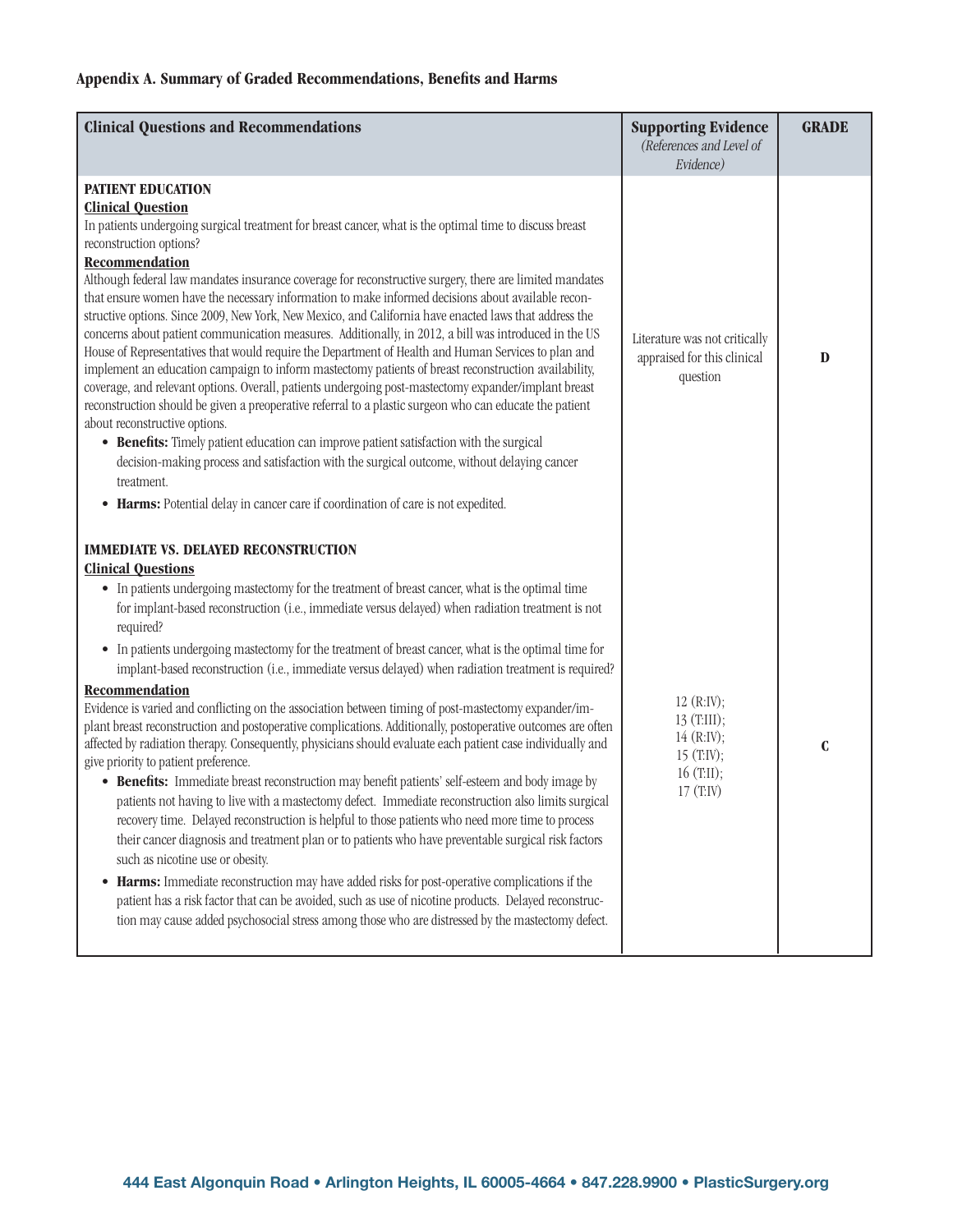| <b>Clinical Questions and Recommendations</b>                                                                                                                                                                                                                                                                                                                                                                                                                                                                                                                                                                                                                                                                                                                                                                                                                                       | <b>Supporting Evidence</b><br>(References and Level of<br>Evidence)                                                                     | <b>GRADE</b> |
|-------------------------------------------------------------------------------------------------------------------------------------------------------------------------------------------------------------------------------------------------------------------------------------------------------------------------------------------------------------------------------------------------------------------------------------------------------------------------------------------------------------------------------------------------------------------------------------------------------------------------------------------------------------------------------------------------------------------------------------------------------------------------------------------------------------------------------------------------------------------------------------|-----------------------------------------------------------------------------------------------------------------------------------------|--------------|
| <b>RISK FACTORS</b><br><b>Clinical Questions</b><br>In patients undergoing breast reconstruction following mastectomy, what are the risk factors when undergoing<br>immediate implant-based reconstruction?<br><b>Smoking</b><br>Recommendation<br>Evidence indicates that smoking is associated with an overall increased risk of complications and reconstructive<br>failure in patients undergoing post-mastectomy expander/implant breast reconstruction. Patients should be<br>informed of complications associated with smoking.<br>• Benefits: There is no benefit to smoking and patients should be counseled on smoking cessation.<br>Harms: Complications associated with nicotine use range from wound complications to implant loss,<br>٠<br>and smokers are at a 3 to 6 times greater risk of experiencing a postoperative complication compared to<br>non-smokers.    | 14 $(R:IV);$<br>$16$ (T:II);<br>18 (T:III);<br>19 $(R:II);$<br>20 (T:III);<br>$21$ (T:IV);<br>$22$ (T:IV);<br>$23$ (T:IV);<br>24 (T:IV) | A            |
| <b>Obesity</b><br>Recommendation<br>Evidence indicates that obesity, defined as body mass index (BMI) greater than 30, increases the risk of postop-<br>erative complications in patients undergoing post-mastectomy expander/implant breast reconstruction. Obese<br>patients should be informed of increased surgical risk with expander/implant reconstructions.<br>• Benefits: There is no benefit to obesity, and patients should be counseled on practical weight loss<br>solutions.<br>• Harms: Wound infections and expander/implant failures are directly correlated with obesity. This cor-<br>relation is evident in overweight patients (BMI greater than 25) but is amplified in patients who are obese<br>(BMI greater than 30). Additional complications may include seroma, skin flap necrosis, fat necrosis,<br>hematoma, seroma, wound dehiscence, and infection. | 14 $(R:IV);$<br>$20$ (T:III);<br>$21$ (T:IV);<br>$22$ (T:IV);<br>24 (T:IV);<br>$25$ (T:III);<br>$26$ (R:III);<br>27 (T:III)             | A            |
| <b>Breast Size</b><br>Recommendation<br>Evidence suggests the breast size, specifically breast cup size C or larger, may be associated with an increased<br>risk of reconstructive failure in patients undergoing post-mastectomy expander/implant breast reconstruction.<br>However, the current evidence does not control for BMI, which is directly associated with both breast size and<br>complication rates. Therefore, physicians should remain flexible with regards to breast size and give priority to<br>patient preference.<br>• Benefits: Macromastia may allow for more expander fill volume at the time of surgery or larger<br>implants with direct-to-implant procedures.<br>Harms: Some evidence suggests that macromastia is associated with higher post-surgical complication<br>٠<br>rates.                                                                    | 14 $(R:IV);$<br>23 (T:IV);<br>$27$ (T:III);<br>28 (T:III);                                                                              | D            |
| <b>Diabetes</b><br><b>Recommendation</b><br>Evidence indicates that diabetes is not a significant independent risk factor for development of postoperative<br>complications and/or reconstruction failure in patients undergoing post-mastectomy expander/implant breast<br>reconstruction. However, for diabetic patients, physicians should aim to practice glycemic control during the<br>peri-operative period.<br>• Benefits: Diabetic patients do not require additional preventative measures for expander/implant<br>reconstruction.<br>Harms: Hyperglycemia can be associated with impaired wound healing and infections.<br>٠                                                                                                                                                                                                                                             | $18$ (T:III);<br>14 $(R:IV);$<br>$16$ (T:II);<br>$21$ (T:IV);<br>26 (R:III)                                                             | B            |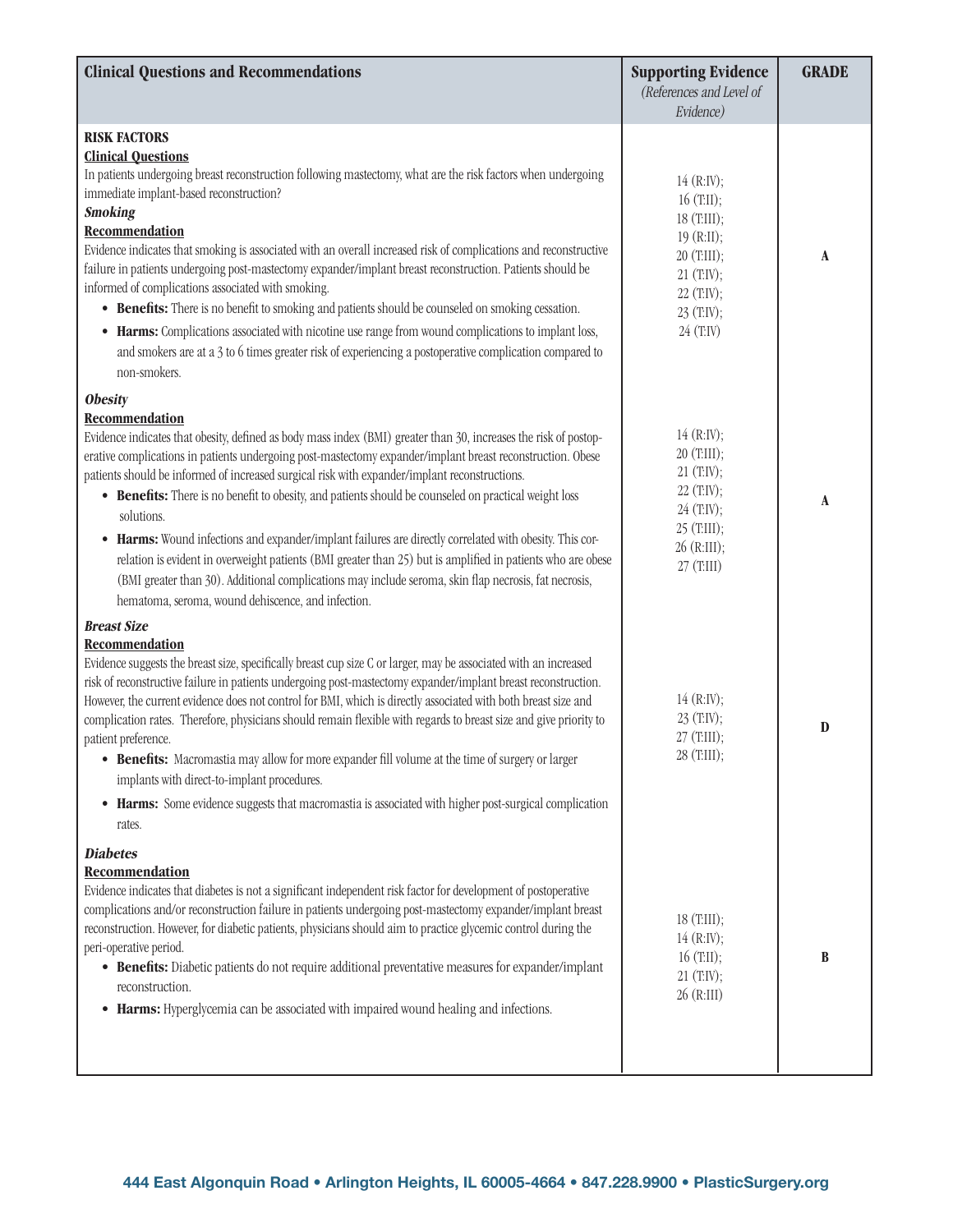| <b>Clinical Questions and Recommendations</b>                                                                                                                                                                                                                                                                                                                                                                                                                                                                                                                                                                                                                                                                                            | <b>Supporting Evidence</b><br>(References and Level of<br>Evidence)                                                                              | <b>GRADE</b> |
|------------------------------------------------------------------------------------------------------------------------------------------------------------------------------------------------------------------------------------------------------------------------------------------------------------------------------------------------------------------------------------------------------------------------------------------------------------------------------------------------------------------------------------------------------------------------------------------------------------------------------------------------------------------------------------------------------------------------------------------|--------------------------------------------------------------------------------------------------------------------------------------------------|--------------|
| <b>Radiation Therapy</b><br><b>Overview</b><br>Recommendation<br>Evidence indicates that patients undergoing post-mastectomy expander/implant breast reconstruction and<br>receiving radiation therapy experience more postoperative complications than patients who do not require<br>radiation therapy.<br>• Benefits: Radiation therapy has been proven to improve local control and overall survival among<br>appropriately selected breast cancer patients.<br>• Harms: Complications associated with reconstruction and radiation therapy include infection,<br>wound dehiscence, necrosis, seroma, hematoma, capsular contracture, extrusion, implant loss, and                                                                   | 12 $(R:IV);$<br>$17$ (T:IV);<br>$18$ (T:III);<br>$26$ (R:III);<br>$29$ (T:III);<br>$30$ (T:III);<br>$31$ (T:III);<br>32 (T:III)                  | B            |
| reconstruction failure.<br><b>Previous Radiation</b><br>Recommendation<br>Evidence suggests that post-mastectomy expander/implant breast reconstruction patients are at an<br>increased risk of experiencing postoperative complications if they receive radiation therapy prior to<br>reconstruction. However, these results are inconsistent across the literature and better quality evidence is<br>required.<br>• Benefits: Radiation therapy has been proven to improve local control and overall survival among<br>appropriately selected breast cancer patients.<br>• Harms: Complications may include infection and capsular contracture.                                                                                        | 14(R:IV);<br>33 (T:III);<br>$34$ (T:IV);<br>35 (T:III);<br>36 (T:IV)                                                                             | C            |
| <b>Radiation Therapy to Expander</b><br><b>Clinical Question</b><br>In patients undergoing mastectomy and radiation for the treatment of breast cancer, does radiation to the<br>expander affect surgical outcomes?<br>Recommendation<br>Evidence suggests that in patients undergoing post-mastectomy expander/implant breast reconstruction,<br>radiation therapy to the expander leads to higher rates of postoperative complications.<br>• Benefits: Radiation therapy has been proven to improve local control and overall survival among<br>appropriately selected breast cancer patients.<br>• Harms: Postoperative complications include infection, skin flap necrosis, seroma, hematoma,<br>implant exposure, and explantation. | $37$ (T:III);<br>38 (T:IV);<br>39 (T:III)                                                                                                        | B            |
| <b>Radiation Therapy to Implant</b><br><b>Clinical Question</b><br>In patients undergoing mastectomy and radiation for the treatment of breast cancer, does radiation to the<br>implant affect surgical outcomes?<br>Recommendation<br>Evidence suggests that in patients undergoing post-mastectomy expander/implant breast reconstruction,<br>radiation therapy to the implant leads to higher rates of postoperative complications.<br>• Benefits: Radiation therapy has been proven to improve local control and overall survival among<br>appropriately selected breast cancer patients.<br>• Harms: Complications include capsular contracture and reconstructive failure.                                                         | $16$ (T:II);<br>$21$ (T:IV);<br>$33$ (T:III);<br>$34$ (T:IV);<br>$40$ (T:II);<br>$41$ (T:III);<br>$42$ (T:III);<br>$44$ (T:III);<br>$43$ (T:III) | B            |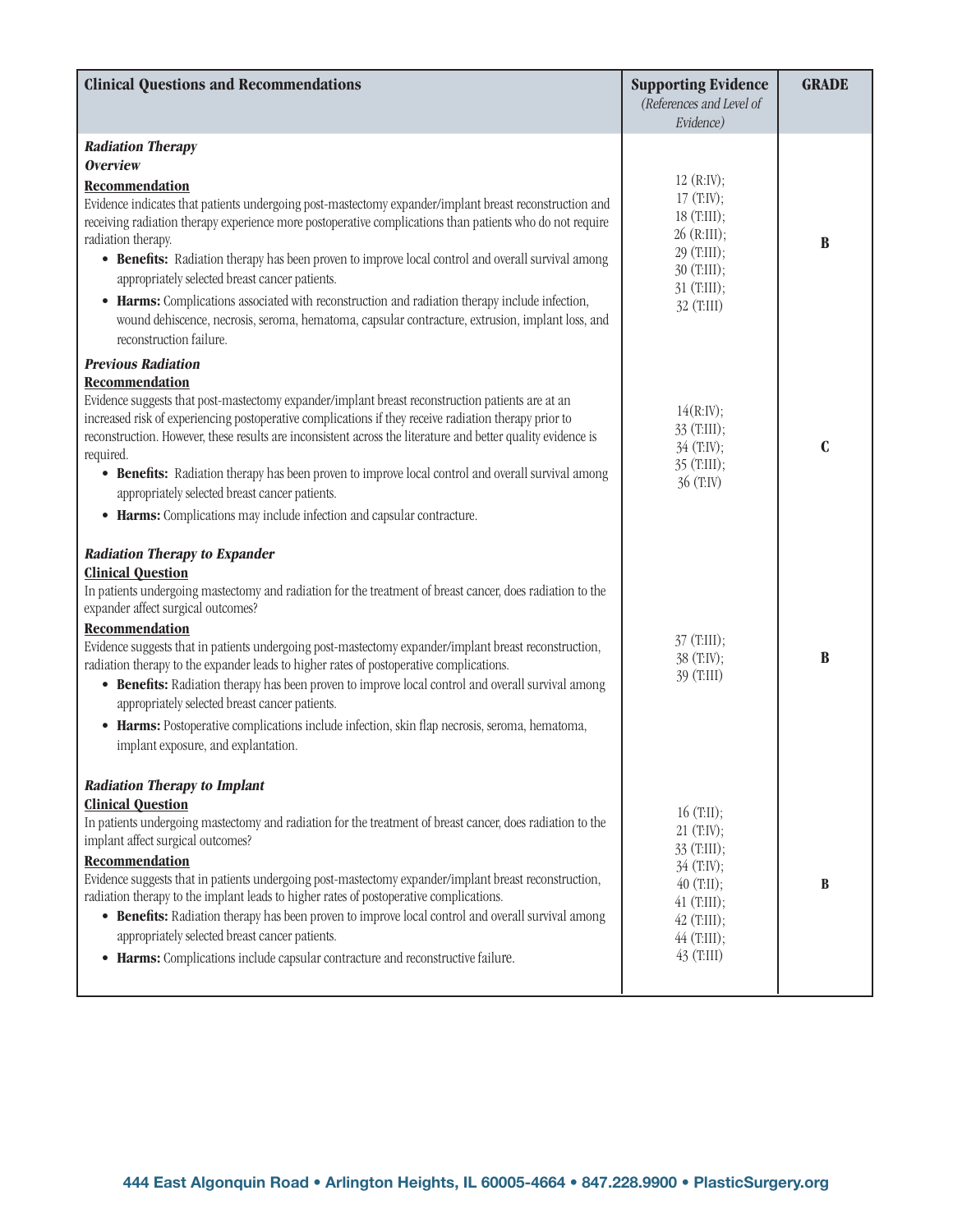| <b>Clinical Questions and Recommendations</b>                                                                                                                                                                                                                                                                                                                                                                                                                                                                                                                                                                                                                                                                                                                                                                                                                                                                                                                                                                                                            | <b>Supporting Evidence</b><br>(References and Level of<br>Evidence)                                                                        | <b>GRADE</b> |
|----------------------------------------------------------------------------------------------------------------------------------------------------------------------------------------------------------------------------------------------------------------------------------------------------------------------------------------------------------------------------------------------------------------------------------------------------------------------------------------------------------------------------------------------------------------------------------------------------------------------------------------------------------------------------------------------------------------------------------------------------------------------------------------------------------------------------------------------------------------------------------------------------------------------------------------------------------------------------------------------------------------------------------------------------------|--------------------------------------------------------------------------------------------------------------------------------------------|--------------|
| <b>Optimal Timing of Radiation and Reconstruction</b><br><b>Clinical Question</b><br>In patients requiring radiation therapy and undergoing immediate breast reconstruction after mastectomy,<br>when is the optimal time for radiation therapy?<br>Recommendation<br>Evidence is limited to support optimal timing of radiation therapy for patients undergoing post-mastec-<br>tomy implant/expander breast reconstruction. However, it is indicated that optimal time for radiation is<br>within eight weeks of the mastectomy<br>• Benefits: Radiation therapy has been proven to improve local control and overall survival among<br>appropriately selected breast cancer patients. Decisions about appropriate time for radiation take<br>priority over reconstruction.<br>• Harms: Overall disease-free survival may be compromised if radiation is not provided at the<br>optimal time. Decisions about reconstruction should be optimized in order to reduce the chance for<br>a post-surgical complication that could delay radiation therapy. | $18$ (T:III);<br>$42$ (T:III);<br>$45$ (T:III);<br>$46$ (T:II);<br>47 (NR)                                                                 | C            |
| <b>Radiation Therapy</b><br><b>Overall Recommendation</b><br>Evidence indicates that radiation therapy, regardless of when it is administered, is associated with an<br>increased risk of complications and/or reconstructive failure in patients undergoing post-mastectomy<br>expander/implant breast reconstruction. Patients should be counseled regarding associated complications.<br>• Benefits: Radiation therapy has been proven to improve local control and overall survival among<br>appropriately selected breast cancer patients.<br>• Harms: Evidence suggests that radiation is a risk factor for reconstructive surgery, both in regards<br>to complications and aesthetic outcomes.                                                                                                                                                                                                                                                                                                                                                    | All literature that was<br>appraised for the above<br>commentary on radiation<br>therapy was considered for<br>this overall recommendation | B            |
| Chemotherapy<br>Recommendation<br>Evidence suggests that chemotherapy does not appear to be a significant risk factor for patients undergoing<br>post-mastectomy expander/implant breast reconstruction. Mostly, the currently available literature does not<br>address postoperative outcomes based on the timing of chemotherapy.<br>• Benefits: Chemotherapy can decrease mortality rates in appropriately selected breast cancer<br>patients.<br>• Harms: Currently, there is no persuasive evidence to suggest that chemotherapy impacts recon-<br>struction outcomes.                                                                                                                                                                                                                                                                                                                                                                                                                                                                              | $17$ (T:IV);<br>$21$ (T:IV);<br>23 (T:IV);<br>36 (T:IV);<br>48 $(T:II);$<br>49 $(T:III);$<br>$50$ (NR);<br>51 (NR)                         | C            |
| <b>Hormonal Therapy</b><br><b>Recommendation</b><br>Evidence is inconclusive regarding the impact of hormonal therapy on postoperative outcomes for patients<br>undergoing post-mastectomy expander/implant reconstruction. There is a possibility that hormonal ther-<br>apy may increase risk, however, physicians should evaluate each patient case individually and give priority<br>to patient preference<br>• Benefits: Hormonal therapy can decrease mortality rates in appropriately selected breast cancer<br>patients.<br>• Harms: Currently, there is no persuasive evidence to suggest that hormonal therapy impacts<br>reconstruction outcomes.                                                                                                                                                                                                                                                                                                                                                                                             | $16$ (T:II);<br>23 (T:IV)                                                                                                                  | D            |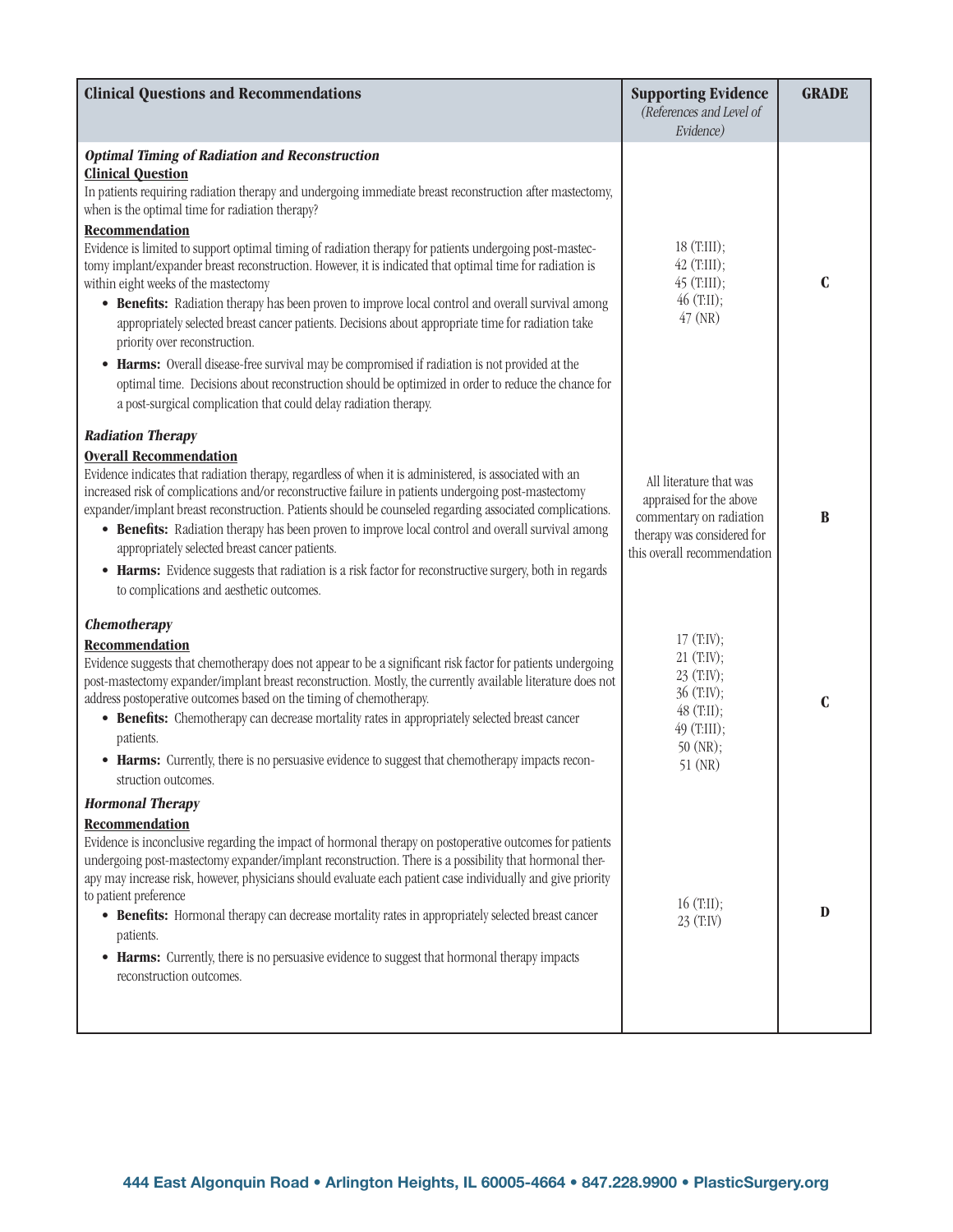| <b>Clinical Questions and Recommendations</b>                                                                                                                                                                                                                                                                                                                                                                                                                                                                                                                                                                                                                                                                                                                                                                                                                                                                                                                                                                                                                                                                                | <b>Supporting Evidence</b><br>(References and Level of<br>Evidence)                                      | <b>GRADE</b> |
|------------------------------------------------------------------------------------------------------------------------------------------------------------------------------------------------------------------------------------------------------------------------------------------------------------------------------------------------------------------------------------------------------------------------------------------------------------------------------------------------------------------------------------------------------------------------------------------------------------------------------------------------------------------------------------------------------------------------------------------------------------------------------------------------------------------------------------------------------------------------------------------------------------------------------------------------------------------------------------------------------------------------------------------------------------------------------------------------------------------------------|----------------------------------------------------------------------------------------------------------|--------------|
| <b>ANTIBIOTIC PROPHYLAXIS</b><br><b>Clinical Question</b><br>In patients undergoing implant-based reconstruction after mastectomy, what is the optimal duration of<br>antibiotic prophylaxis for prevention of postoperative infections?<br>Recommendation<br>SCIP protocol dictates that patients undergoing post-mastectomy expander/implant breast reconstruction<br>should receive preoperative antibiotics in accordance with published guidelines. Documentation of drains<br>in proximity to an implant provides sufficient reason for continuation of intravenous antibiotics beyond<br>the currently advised 24 hour postoperative period. Overall, surgeons should adhere to their specific state<br>and hospital guidelines on antibiotic administration.<br>• Benefits: Appropriate antibiotic prophylaxis will decrease the risk of postoperative infections<br>without significantly increasing drug resistant organisms.<br>• Harms: Inappropriate antibiotic prophylaxis may not adequately protect patients against<br>postoperative infections and can increase the incidence of drug resistant organisms. | Literature was not critically<br>appraised for this clinical<br>question                                 | D            |
| <b>ACELLULAR DERMAL MATRIX</b><br><b>Clinical Question</b><br>In patients undergoing mastectomy and implant-based breast reconstruction, what are the outcomes<br>associated with utilizing Acellular Dermal Matrix during reconstruction?<br>Recommendation<br>Evidence regarding the use of acellular dermal matrix (ADM) in patients undergoing post-mastectomy<br>expander/implant reconstruction is varied and conflicting. Although, the currently available evidence<br>indicates a trend toward increased complications with ADM use, it should be noted that the evidence does<br>not control for selection biases.<br>• Benefits: ADM is currently used to increase soft tissue coverage, support the implant pocket,<br>improve contour and reduce pain with expansion. However, evidence to support these improved<br>surgical outcomes are limited.<br>• Harms: Some evidence suggests that use of ADM is associated with increased postoperative<br>complications, specifically related to infection and seroma.                                                                                               | 20(T:III);<br>$25$ (T:III);<br>$56$ (NR);<br>57 (T:III);<br>58 (T:III);<br>59 (T:III);<br>60 (T:III)     | C            |
| <b>MONITORING FOR CANCER RECURRENCE</b><br><b>Clinical Question</b><br>In patients undergoing mastectomy and implant-based breast reconstruction, what are the screening<br>recommendations to monitor for cancer recurrence?<br>Recommendation<br>Per clinical expertise, examination is sufficient to detect local recurrence in patients who have undergone<br>post-mastectomy expander/implant breast reconstructions. Diagnostic imaging is indicated if there is any<br>clinical concern for recurrence.<br>• Benefits: Breast exams are a highly reliable way to detect a cancer recurrence post-mastectomy.<br>• Harms: There is no evidence to suggest that reconstruction interferes with the detection of a cancer<br>recurrence.                                                                                                                                                                                                                                                                                                                                                                                 | Literature was not critically<br>appraised for this clinical<br>question                                 | D            |
| <b>IMPLANT-BASED RECONSTRUCTION AND ONCOLOGIC OUTCOMES</b><br><b>Clinical Question</b><br>In patients undergoing breast reconstruction following mastectomy, what are the oncologic outcomes<br>associated with undergoing immediate implant-based reconstruction?<br>Recommendation<br>Evidence indicates that post-mastectomy expander/implant breast reconstruction does not adversely affect<br>oncologic outcomes. Administration of radiation therapy varies per patient and so, decisions regarding<br>sequencing of treatment should be made by a multidisciplinary team.<br>• Benefits: Breast reconstruction confers significant quality of life and psychosocial benefits among<br>those that desire to undergo the procedures.<br>• Harms: No evidence to suggest that breast reconstruction negatively impacts cancer surveillance or<br>increases recurrence rates.                                                                                                                                                                                                                                            | $64 \,(NR);$<br>$65$ (T:III);<br>$66$ (NR);<br>$67$ (T:III);<br>68 (T:III);<br>69 (T:III);<br>70 (T:III) | B            |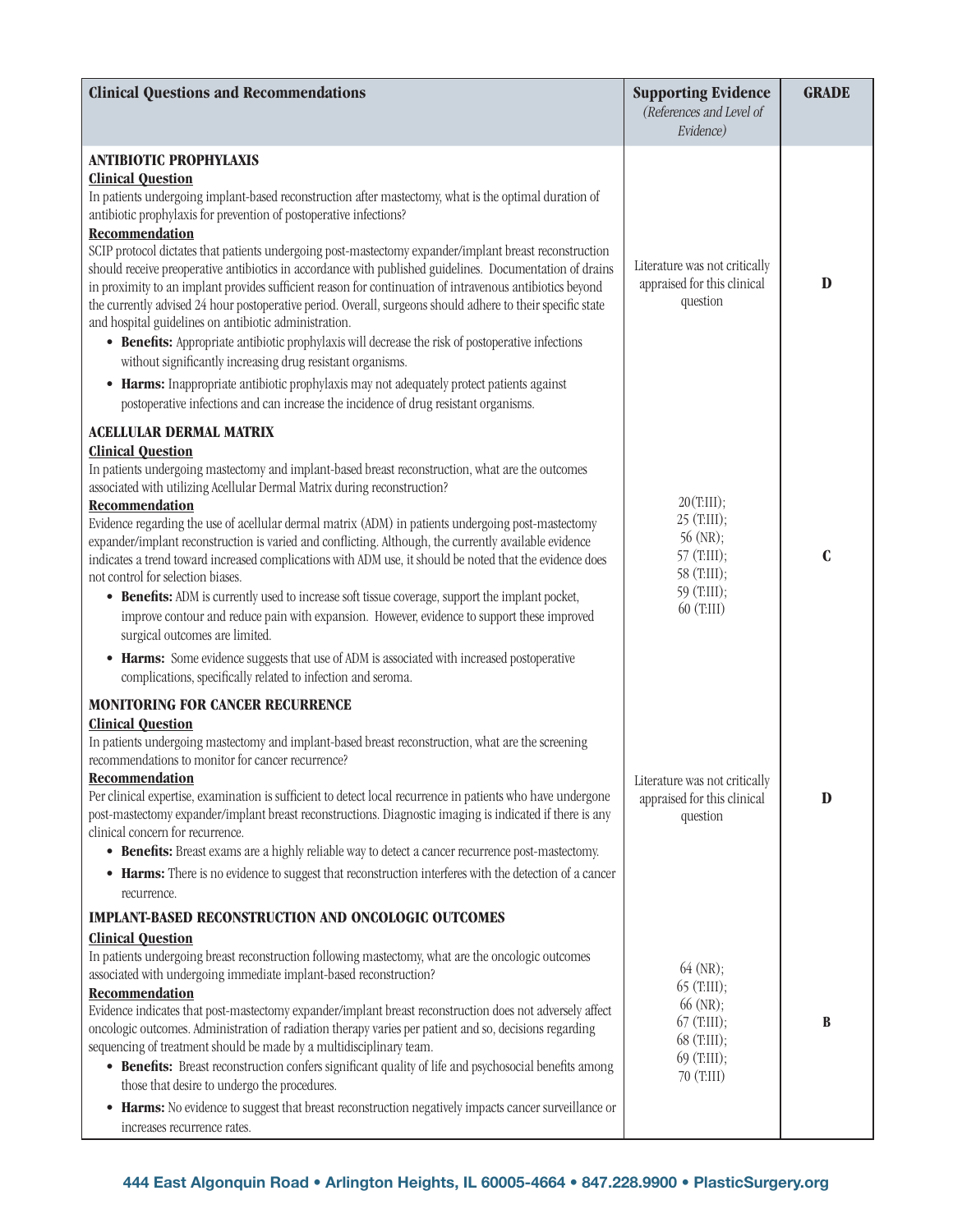## **Appendix B. Literature Search Process**

## **Literature Search Goal**

A literature search was conducted to identify published evidence relevant to several clinical topics in breast reconstruction procedures using tissue expanders and/or implants. Clinical topics to be addressed in an evidence-based guideline were chosen by an expert panel (ASPS Breast Reconstruction Guideline Work Group), and the search and initial screening was performed under a prospective work plan in order to minimize bias.

#### **Literature Search Process**

Database(s) Searched

## **PubMed (including MEDLINE and pre-MEDLINE citations)**

Search Terms:

(Mammaplasty[MeSH] AND reconstruction) OR "breast reconstruction"

Limits: English only; Humans; January 1, 2001 to December 31, 2011; NOT publication types case reports, editorial, comment, letter, news, newspaper article, in vitro, legal cases, or legislation

## **CINAHL (Cumulative Index to Nursing and Allied Health Literature)**

Search Terms:

"Breast reconstruction" OR (mammaplasty AND reconstruction) Limits: English only; January 1, 2001 to December 31, 2011; non-MEDLINE citations

## **The Cochrane Library**

Search Terms: "Breast reconstruction" Limits: Cochrane Database of Systematic Reviews (protocols of pending reviews omitted)

## **Manual reference checks**

Search terms: N/A. Bibliographies from accepted studies and recent reviews were reviewed by hand for potentially relevant citations, and compared to the overall yield from the electronic searches.

## **Study Screening**

## Inclusion Criteria

Studies published in English from 2001-2011, reporting outcomes of interest for at least 10 women undergoing breast reconstruction using tissue expanders and/or implants. Reconstruction procedures performed after mastectomy for breast cancer, precancerous conditions (e.g. DCIS), or prophylactically (e.g. BRCA carriers, contralateral mastectomy) were eligible. Studies with a mixed population of autologous and implant-based reconstruction were eligible if at least one outcome was separately available for the subgroup of patients with implant-based reconstruction. Outcomes of interest varied by clinical question, but in general, included safety (rates of complication), risk as stratified by patient characteristics, aesthetic outcomes, and patient satisfaction. Single-arm studies were eligible but are a lower tier of evidence than comparative studies; if sufficient higher-tier evidence is available, these studies may not be summarized.

## Exclusion Criteria

Languages other than English; Meeting abstracts; Narrative reviews or commentary; Studies with fewer than 10 patients; Studies of autologous techniques only; Breast augmentation with implant (not reconstruction); No outcomes of interest; mixed populations with no separable data.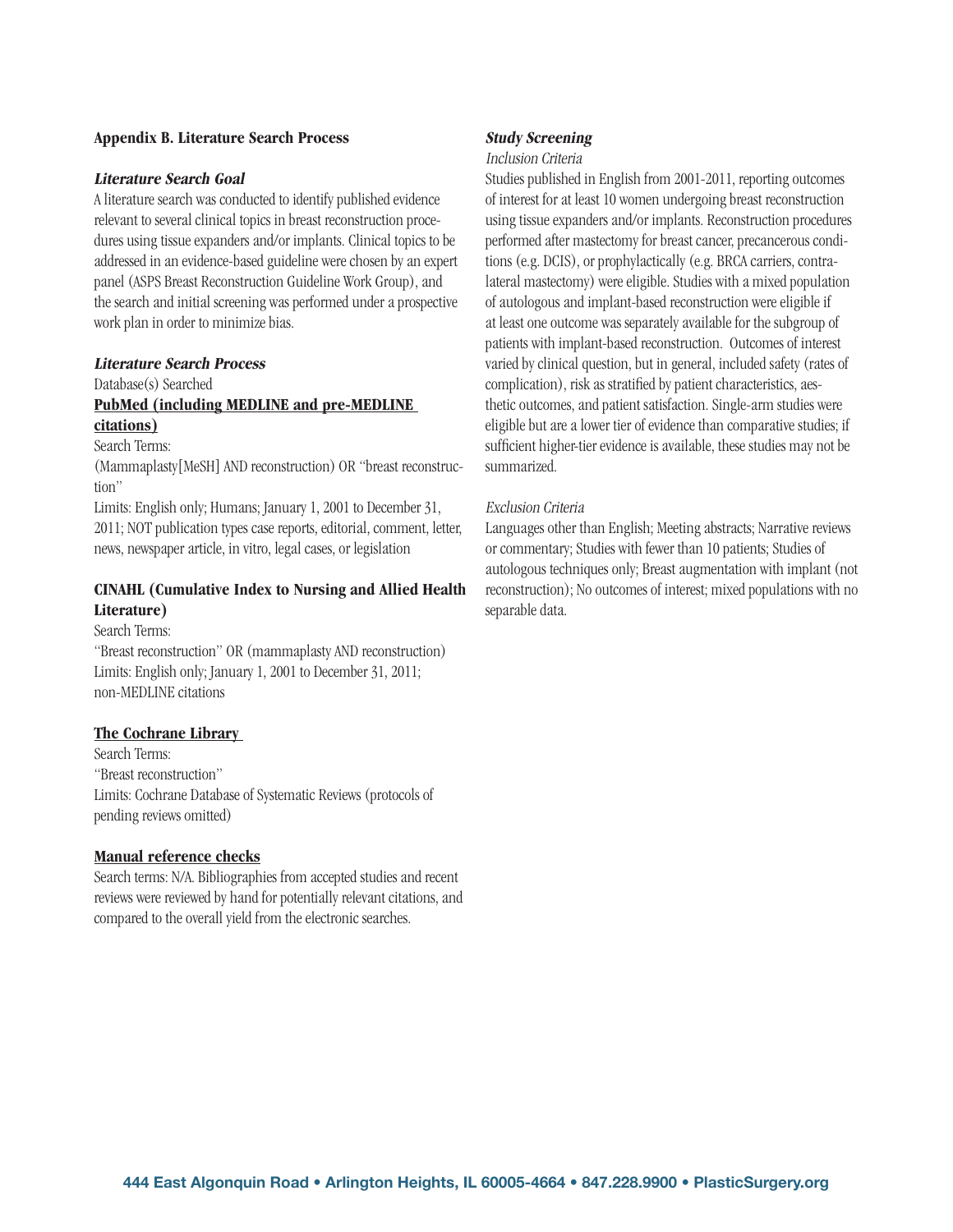## **Primary Search**

Databases:

- PubMed $(2,731)$
- CINAHL (13 non-duplicates)
- Cochrane (0 non-duplicates\*)
- Bibliography search (5 non-duplicates)



## **Citations Identified**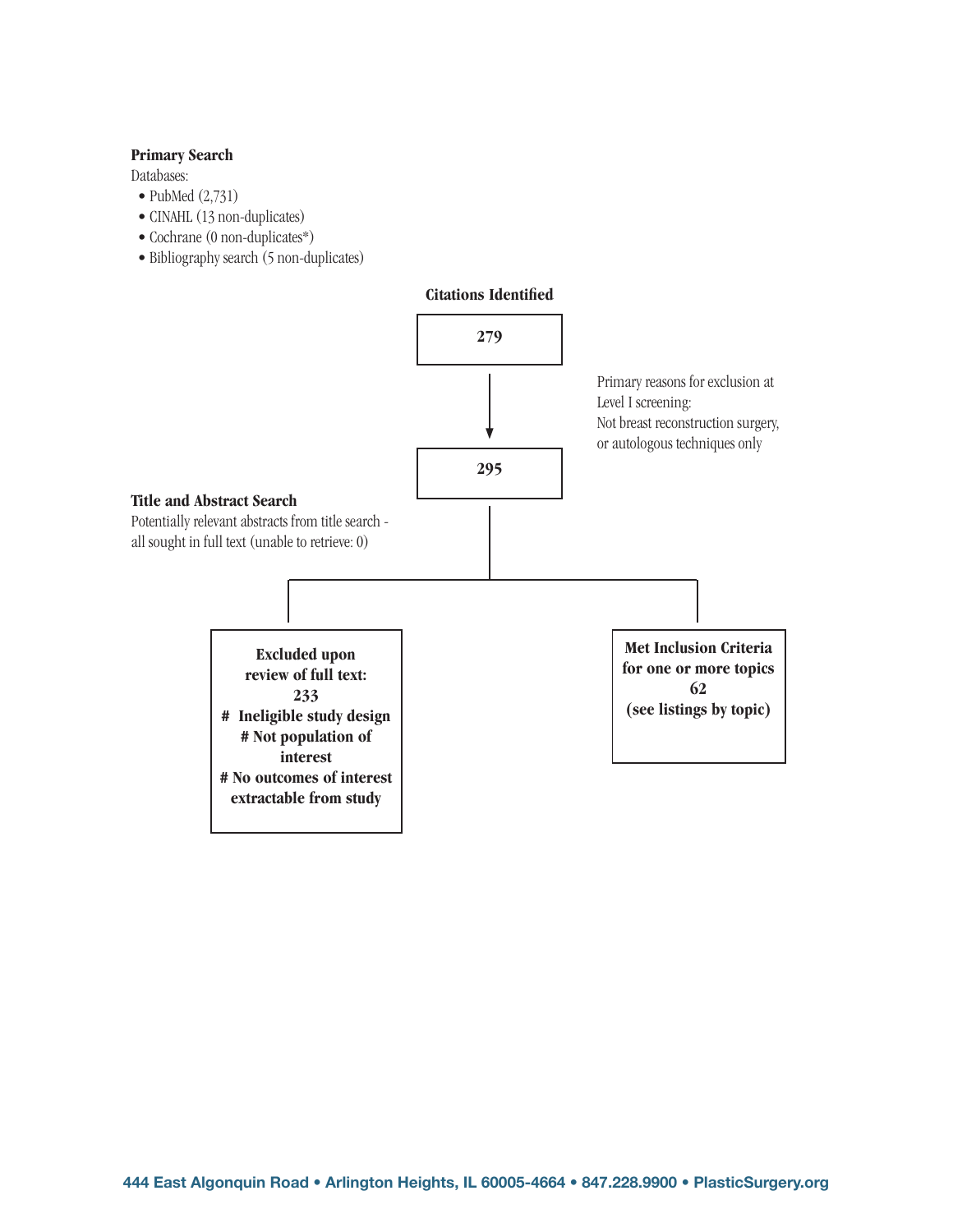# **Appendix C ASPS Evidence Rating Scales**



# **Evidence Rating Scale for Therapeutic Studies**

| <b>Level of Evidence</b> | <b>Qualifying Studies</b>                                                                                                                                 |
|--------------------------|-----------------------------------------------------------------------------------------------------------------------------------------------------------|
|                          | High-quality, multi-centered or single-centered, randomized controlled trial with adequate power; or systematic<br>review of these studies                |
| П                        | Lesser-quality, randomized controlled trial; prospective cohort or comparative study;<br>or systematic review of these studies                            |
| Ш                        | Retrospective cohort or comparative study; case-control study; or systematic review of these studies                                                      |
| IV                       | Case series with pre/post test; or only post test                                                                                                         |
|                          | Expert opinion developed via consensus process; case report or clinical example; or evidence based on physiology,<br>bench research or "first principles" |

## **Evidence Rating Scale for Diagnostic Studies**

| <b>Level of Evidence</b> | <b>Qualifying Studies</b>                                                                                                                                                                                      |
|--------------------------|----------------------------------------------------------------------------------------------------------------------------------------------------------------------------------------------------------------|
|                          | High-quality, multi-centered or single-centered, cohort study validating a diagnostic test (with "gold" standard as<br>reference) in a series of consecutive patients; or a systematic review of these studies |
| Н                        | Exploratory cohort study developing diagnostic criteria (with "gold" standard as reference) in a series of consecutive<br>patient; or a systematic review of these studies                                     |
| Ш                        | Diagnostic study in nonconsecutive patients (without consistently applied "gold" standard<br>as reference); or a systematic review of these studies                                                            |
| IV                       | Case-control study; or any of the above diagnostic studies in the absence of a universally<br>accepted "gold" standard                                                                                         |
|                          | Expert opinion developed via consensus process; case report or clinical example; or evidence based on physiology,<br>bench research or "first principles"                                                      |

# **Evidence Rating Scale for Prognostic/Risk Studies**

| <b>Level of Evidence</b> | <b>Qualifying Studies</b>                                                                                                                                                                            |
|--------------------------|------------------------------------------------------------------------------------------------------------------------------------------------------------------------------------------------------|
|                          | High-quality, multi-centered or single-centered, prospective cohort or comparative study with adequate power; or a<br>systematic review of these studies                                             |
|                          | Lesser-quality prospective cohort or comparative study; retrospective cohort or comparative study; untreated controls<br>from a randomized controlled trial; or a systematic review of these studies |
| Ш                        | Case-control study; or systematic review of these studies                                                                                                                                            |
| IV                       | Case series with pre/post test; or only post test                                                                                                                                                    |
|                          | Expert opinion developed via consensus process; case report or clinical example; or evidence based on physiology,<br>bench research or "first principles"                                            |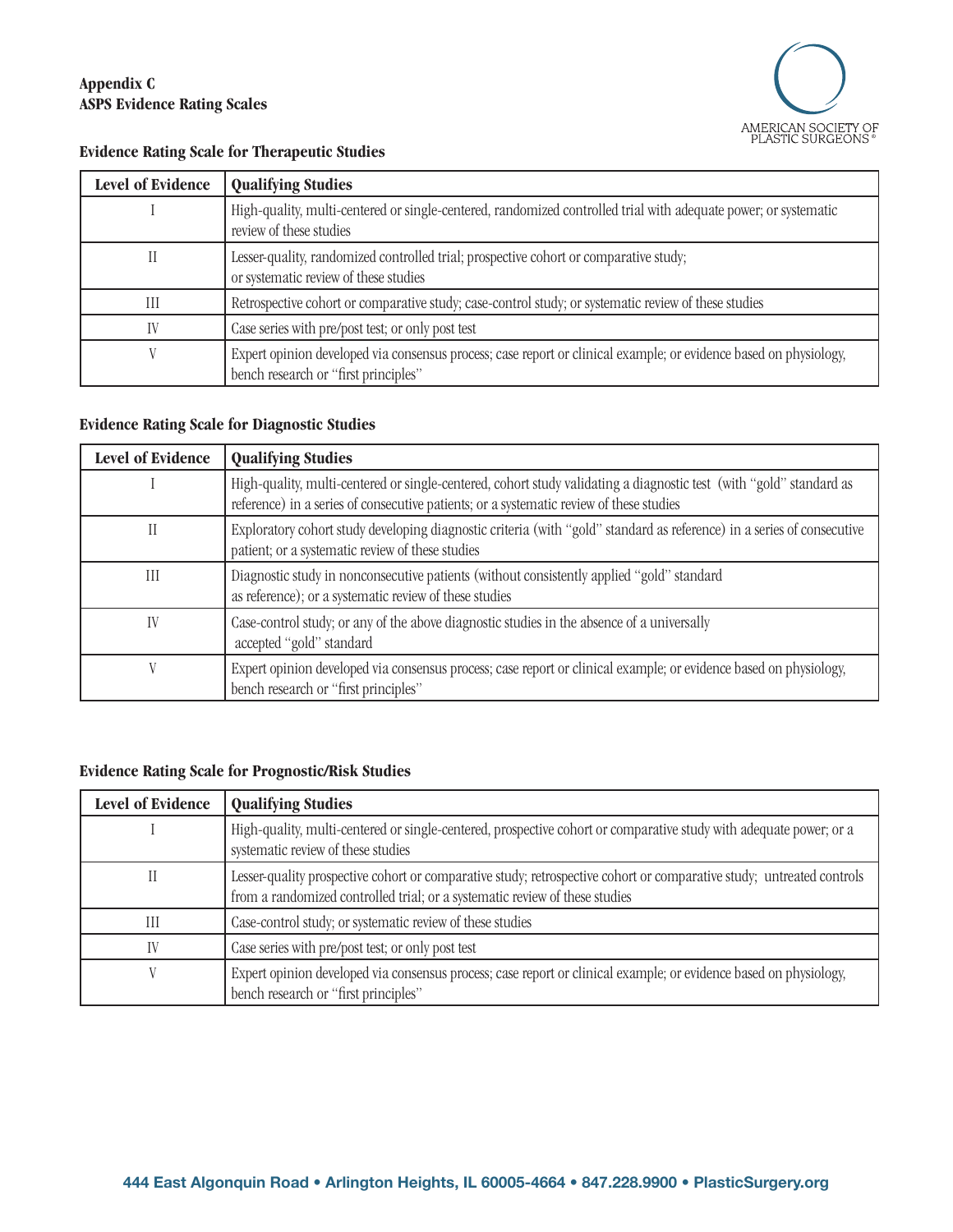#### **REFERENCE LIST**

- 1. American Cancer Society. Breast Cancer Facts & Figures 2011-2012. Atlanta: American Cancer Society, Inc.
- 2. American Society of Plastic Surgeons. 2011 Reconstructive Plastic Surgery Statistics. Arlington Heights: American Society of Plastic Surgeons.
- 3. Institute of Medicine of the National Academies. Clinical Practice Guidelines We can Trust. Washington, DC: Institute of Medicine of the National Academies.
- 4. National Accreditation Program for Breast Centers. NAPBC Standards. Chicago: American College of Surgeons.
- 5. Alderman, AK, McMahon, L, Wilkins, EG. The national utilization of immediate and early delayed breast reconstruction & the impact of sociodemographic factors. Plastic and Reconstructive Surgery. 11: 695-703, 2003.
- 6. Alderman, A., Wei, Y., Birkmeyer, J.D. Use of Breast Reconstruction after Mastectomy following the Women's Health and Cancer Rights Act. JAMA. 295: 387-388, 2006.
- 7. Alderman, AK, Hawley, ST, Janz, NK, Mujahid, MS, Morrow, M, Hamilton, AS, Graph, J, Katz, SJ. Racial/ethnic disparities in the use of post-mastectomy breast reconstruction: results from a population-based study. Journal of Clinical Oncology. 27: 5325-5330, 2009.
- 8. Katz, SJ, Hawley, ST, Abrahamse, P, Morrow, M, Friese, CR, Alderman, AK, Griggs, JJ, Hamilton, AS, Graff, JJ, Hofer, TP. Does It Matter Where You Go for Breast Surgery? Attending Surgeon's Influence on Variation in Receipt of Mastectomy for Breast Cancer. Medical Care. 48: 892-9, 2010.
- 9. Alderman, AK, Hawley, ST, Waljee, JA, Mujahid, M, Morrow, M, Katz, SJ. Understanding the Impact of Breast Reconstruction on the Surgical Decision-Making Process for Breast Cancer. Cancer. 112: 489-494, 2008.
- 10. N.Y. Pub. Health Law §2803-O
- 11. United States. Cong. House. Breast Cancer Patient Education Act of 2012. 112th Cong., 2d sess. H.R. 5937.
- 12. Christante, D., Pommier, S.J., Diggs, B.S. et al. Using complications associated with postmastectomy radiation and immediate breast reconstruction to improve surgical decision making Arch. Surg. 145: 873-878, 2010.
- 13. Sullivan SR, Fletcher DR, Isom CD, Isik FF. True incidence of all complications following immediate and delayed breast reconstruction. Plast. Reconstr. Surg. 122: 19-28, 2008.
- 14. Francis, S.H., Ruberg, R.L., Stevenson, K.B. et al. Independent risk factors for infection in tissue expander breast reconstruction Plast. Reconstr. Surg. 124: 1790-1796, 2009.
- 15. Cordeiro, P.G., McCarthy, C.M.A single surgeon's 12-year experience with tissue expander/implant breast reconstruction: part I. A prospective analysis of early complications Plast. Reconstr. Surg. 118: 825-831, 2006.
- 16. Krueger, E.A., Wilkins, E.G., Strawderman, M. et al. Complications and patient satisfaction following expander/implant breast reconstruction with and without radiotherapy Int. J. Radiat. Oncol. Biol. Phys. 49: 713-721, 2001.
- 17. Nahabedian, M.Y., Tsangaris, T., Momen, B. et al. Infectious complications following breast reconstruction with expanders and implants Plast. Reconstr. Surg. 112: 467-476, 2003.
- 18. Ascherman, J.A., Hanasono, M.M., Newman, M.I. et al. Implant reconstruction in breast cancer patients treated with radiation therapy Plast. Reconstr. Surg.117: 359-365, 2006.
- 19. Goodwin, S.J., McCarthy, C.M., Pusic, A.L. et al. Complications in smokers after postmastectomy tissue expander/implant breast reconstruction Ann. Plast. Surg. 55: 16-19, 2005.
- 20. Liu, A.S., Kao, H.K., Reish, R.G. et al. Postoperative complications in prosthesis-based breast reconstruction using acellular dermal matrix Plast. Reconstr. Surg.. 127: 1755-1762, 2011.
- 21. (June)McCarthy, C.M., Mehrara, B.J., Riedel, E. et al. Predicting complications following expander/implant breast reconstruction: an outcomes analysis based on preoperative clinical risk Plast. Reconstr. Surg. 121: 1886-1892, 2008.
- 22. Arver, B., Isaksson, K., Atterhem, H. et al. Bilateral prophylactic mastectomy in Swedish women at high risk of breast cancer: a national survey Ann. Surg. 253: 1147-1154, 2011.
- 23. Cowen, D., Gross, E., Rouannet, P. et al. Immediate post-mastectomy breast reconstruction followed by radiotherapy: risk factors for complications Breast Cancer Res. Treat. 121: 627-634, 2010.
- 24. Woerdeman, L.A., Hage, J.J., Hofland, M.M. et al. A prospective assessment of surgical risk factors in 400 cases of skin-sparing mastectomy and immediate breast reconstruction with implants to establish selection criteria Plast. Reconstr. Surg. 119: 455-463, 2007.
- 25. Antony, A.K., McCarthy, C.M., Cordeiro, P.G. et al. Acellular human dermis implantation in 153 immediate two-stage tissue expander breast reconstructions: determining the incidence and significant predictors of complications Plast. Reconstr. Surg. 125: 1606-1614, 2010.
- 26. Berry, T., Brooks, S., Sydow, N. et al. Complication rates of radiation on tissue expander and autologous tissue breast reconstruction Ann. Surg. Oncol. 17 Suppl 3: 202-210, 2010.
- 27. Crosby, M.A., Garvey, P.B., Selber, J.C. et al. Reconstructive outcomes in patients undergoing contralateral prophylactic mastectomy Plast. Reconstr. Surg. 128: 1025-1033, 2011.
- 28. Lanier, S.T., Wang, E.D., Chen, J.J. et al. The effect of acellular dermal matrix use on complication rates in tissue expander/implant breast reconstruction Ann. Plast. Surg. 64: 674-678, 2010.
- 29. Barry, M., Kell, M.R .Radiotherapy and breast reconstruction: a meta-analysis Breast Cancer Res. Treat. 127: 15-22, 2011.
- 30. Boneti, C., Yuen, J., Santiago, C. et al. Oncologic safety of nipple skin-sparing or total skin-sparing mastectomies with immediate reconstruction J. Am. Coll. Surg. 212: 686-693, 2011.
- 31. Chang, D.W., Barnea, Y., Robb, G.L. Effects of an autologous flap combined with an implant for breast reconstruction: an evaluation of 1000 consecutive reconstructions of previously irradiated breasts Plast. Reconstr. Surg. 122: 356-362, 2008.
- 32. Yanko-Arzi, R., Cohen, M.J., Braunstein, R. et al. Breast reconstruction: complication rate and tissue expander type Aesthetic Plast. Surg. 33: 489- 496, 2009.
- 33. Colwell, A.S., Damjanovic, B., Zahedi, B. et al. Retrospective review of 331 consecutive immediate single-stage implant reconstructions with acellular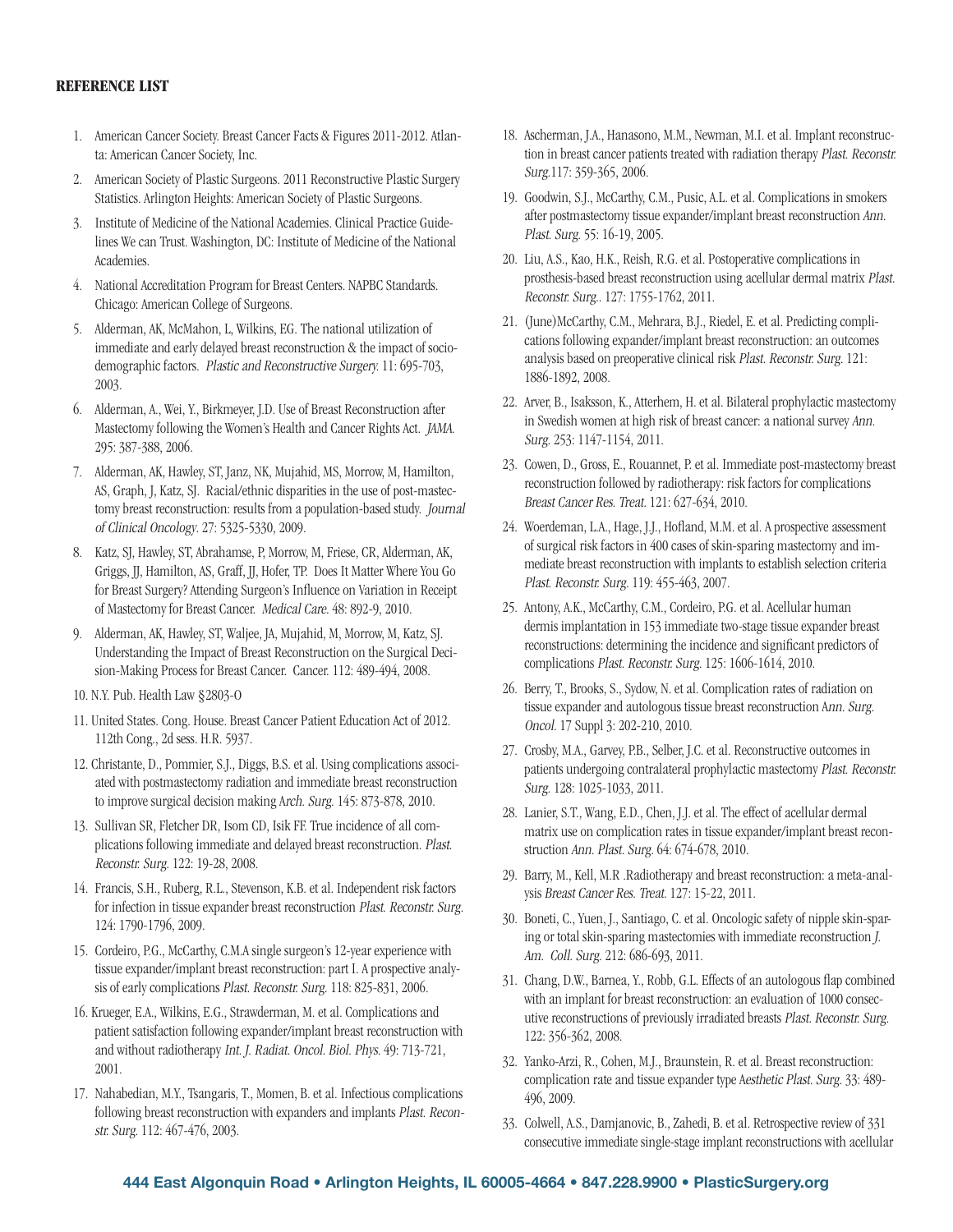dermal matrix: indications, complications, trends, and costs Plast. Reconstr. Surg. 128: 1170-1178, 2011.

- 34. Cordeiro, P.G., McCarthy, C.M.A single surgeon's 12-year experience with tissue expander/implant breast reconstruction: part II. An analysis of longterm complications, aesthetic outcomes, and patient satisfaction Plast. Reconstr. Surg. 118: 832-839, 2006.
- 35. Persichetti, P., Cagli, B., Simone, P. et al. Implant breast reconstruction after salvage mastectomy in previously irradiated patients Ann. Plast. Surg. 62: 350-354, 2009.
- 36. Radovanovic, Z., Radovanovic, D., Golubovic, A. et al. Early complications after nipple-sparing mastectomy and immediate breast reconstruction with silicone prosthesis: results of 214 procedures Scand. J. Surg. 99: 115-118, 2010.
- 37. Drucker-Zertuche, M., Bargallo-Rocha, E.,Zamora-Del, R.R. Radiotherapy and immediate expander/implant breast reconstruction: should reconstruction be delayed? Breast J. 17: 365-370, 2011.
- 38. Rawlani, V., Buck, D.W., Johnson, S.A. et al. Tissue expander breast reconstruction using prehydrated human acellular dermis Ann. Plast. Surg. 66: 593-597, 2011.
- 39. Tallet, A.V., Salem, N., Moutardier, V. et al. Radiotherapy and immediate two-stage breast reconstruction with a tissue expander and implant: complications and esthetic results Int. J. Radiat. Oncol. Biol. Phys. 57: 136-142, 2003.
- 40. Benediktsson, K., Perbeck, L. Capsular contracture around saline-filled and textured subcutaneously-placed implants in irradiated and non-irradiated breast cancer patients: five years of monitoring of a prospective trial J. Plast. Reconstr. Aesthet. Surg. 59: 27-34, 2006.
- 41. Cordeiro, P.G., Pusic, A.L., Disa, J.J. et al.Irradiation after immediate tissue expander/implant breast reconstruction: outcomes, complications, aesthetic results, and satisfaction among 156 patients Plast. Reconstr. Surg. 113: 877-881, 2004.
- 42. Percec, I., Bucky, L.P. Successful prosthetic breast reconstruction after radiation therapy Ann. Plast. Surg. 60: 527-531, 2008.
- 43. McCarthy, C.M., Pusic, A.L., Disa, J.J. et al. Unilateral postoperative chest wall radiotherapy in bilateral tissue expander/implant reconstruction patients: a prospective outcomes analysis Plast. Reconstr. Surg. 116: 1642- 1647, 2005.
- 44. Lee, B.T., Adesiyun, A., Colakoglu, S. et al. Postmastectomy radiation therapy and breast reconstruction: an analysis of complications and patient satisfaction Ann. Plast. Surg. 64: 679-683, 2010.
- 45. Anderson, P.R., Freedman, G., Nicolaou, N. et al. Postmastectomy chest wall radiation to a temporary tissue expander or permanent breast implant--is there a difference in complication rates? Int. J. Radiat. Oncol. Biol. Phys. 74: 81-85, 2009.
- 46. Nava, M.B., Pennati, A.E., Lozza, L. et al. Outcome of different timings of radiotherapy in implant-based breast reconstructions Plast. Reconstr. Surg. 128: 353-359, 2011.
- 47. Huang J, Barbera L, Brouwers M, Browman G, Mackillop W.J.. Does delay in starting treatment affect the outcomes of radiotherapy? A systematic review. J Clin Oncol. 21: 555-63, 2003.
- 48. Warren, P.A., Itakura, K., Foster, R.D. et al. Impact of chemotherapy on postoperative complications after mastectomy and immediate breast recon-

struction Arch. Surg. 145: 880-885, 2010

- 49. Liu, Y., Mori, H., Hata, Y. Does neoadjuvant chemotherapy for breast cancer increase complications during immediate breast reconstruction? J. Med. Dent. Sci. 56: 55-60, 2009.
- 50. Lohrisch C, Paltiel C, Gelmon K, et al. Impact on survival of time from definitive surgery to initiation of adjuvant chemotherapy for early-stage breast cancer. J Clin Oncol. 24: 4888-94, 2006.
- 51. Alderman, AK, Collins, ED, Schott, A, Hughes, ME, Ottesen, RA, Theriault, R, Wong, Y, Weeks, JC, Niland, JC, Edge, SB. The Impact of Breast Reconstruction on the Delivery of Chemotherapy. Cancer. 116: 1791-1800, 2010.
- 52. "ACE Demonstration Quality Monitoring Program Frequency of Reporting and Applicable Surgical Procedures." Centers for Medicare & Medicaid Services. Available at http://www.cms.gov/Medicare/Demonstration-Projects/ DemonProjectsEvalRpts/downloads/ACE QualityMeasures.pdf. Accessed September 9, 2012
- 53. Classen DC, Evans RS, Pestotnik SL, et al.The timing of prophylactic administration of antibiotics and the risk of surgical-wound infection. N Engl J Med. 326(5): 281-286, 1992.
- 54. Bunn F, Jones DJ, Bell-Syer S. Prophylactic antibiotics to prevent surgical site infection after breast cancer surgery. Cochrane Database Syst Rev. 1: CD005360, 2012.
- 55. Gyssens IC. Preventing postoperative infections: current treatment recommendations. Drugs. 57(2): 175-185, 1995
- 56. Weichman KE, Wilson SC, Weinstein AL, et al.. The use of acellular dermal matrix in immediate two-stage tissue expander breast reconstruction. Plast Reconstr Surg. 129: 1049–1058, 2012
- 57. Sbitany, H., Serletti, J.M. Acellular dermis-assisted prosthetic breast reconstruction: a systematic and critical review of efficacy and associated morbidity Plast. Reconstr. Surg. 128: 1162-1169, 2011.
- 58. Sbitany, H., Sandeen, S.N., Amalfi, A.N. et al. Acellular dermis-assisted prosthetic breast reconstruction versus complete submuscular coverage: a head-to-head comparison of outcomes Plast. Reconstr. Surg. 124: 1735- 1740, 2009.
- 59. Vardanian, A.J., Clayton, J.L., Roostaeian, J. et al. Comparison of implant-based immediate breast reconstruction with and without acellular dermal matrix Plast. Reconstr. Surg. 128: 403e-410e, 2011.
- 60. Preminger, B.A., McCarthy, C.M., Hu, Q.Y. et al. The influence of AlloDerm on expander dynamics and complications in the setting of immediate tissue expander/implant reconstruction: a matched-cohort study Ann. Plast. Surg. 60: 510-513, 2008.
- 61. Khatcheressian JL, Wolff AC, Smith TJ et al. American Society of Clinical Oncology 2006 Update of the Breast Cancer Follow-Up and Management Guidelines in the Adjuvant Setting. Journal of Clinical Oncology. 24: 5091- 5097, 2006.
- 62. Carlson, G.W., Page, A., Johnson, E. et al. Local recurrence of ductal carcinoma in situ after skin-sparing mastectomy J. Am. Coll. Surg. 204: 1074-1078, 2007.
- 63. Barnsley, G.P., Grunfeld, E., Coyle, D. et al. Surveillance mammography following the treatment of primary breast cancer with breast reconstruction: a systematic review Plast. Reconstr. Surg. 120: 1125-1132, 2007.
- 64. Early Breast Cancer Trialists' Collaborative Group. Effects of radiotherapy and of differences in the extent of surgery for early breast cancer on local